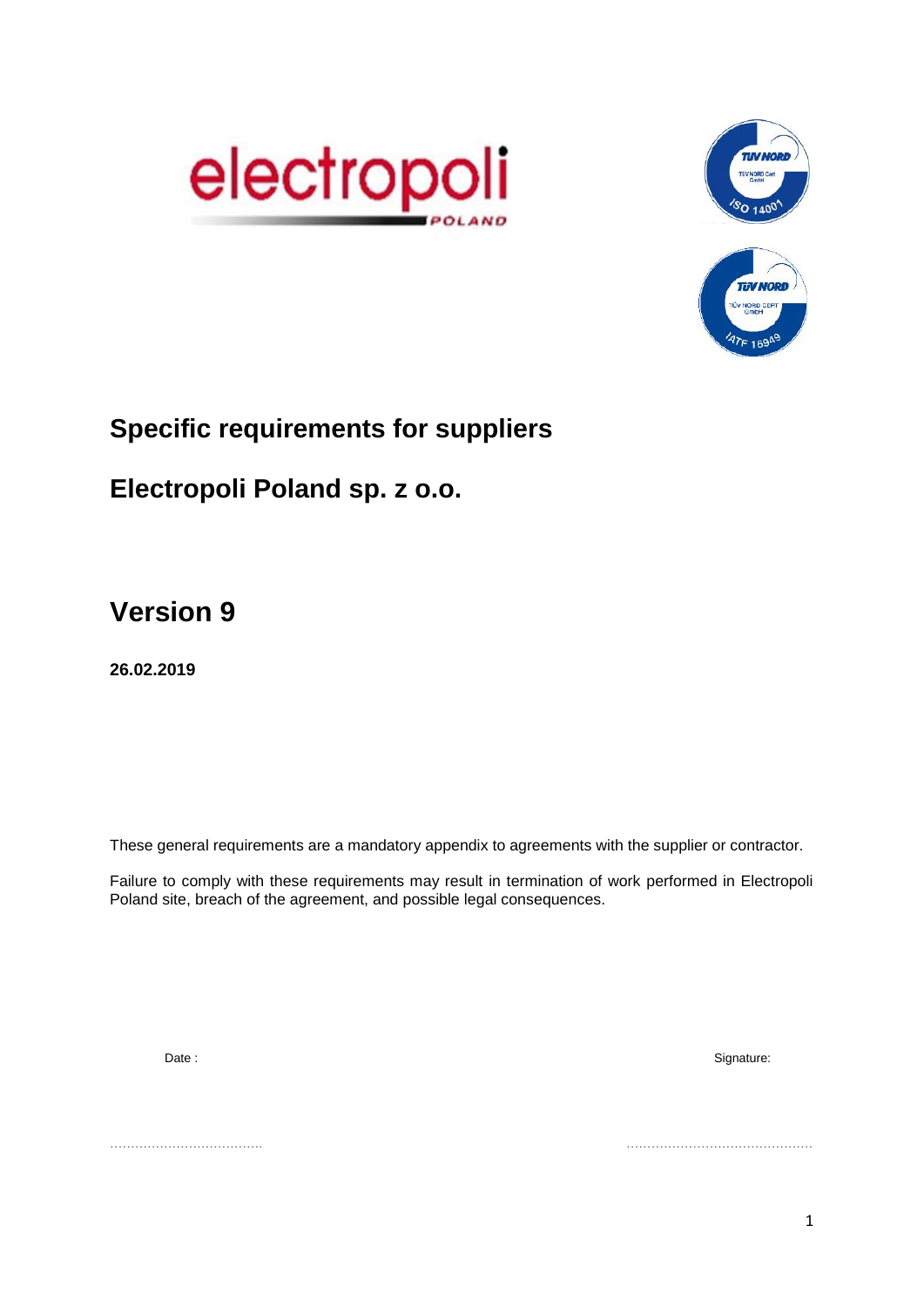# Table of Contents

| 4.1. Directly Productive Chemical Materials, Intermediate Chemical Materials, Production |  |
|------------------------------------------------------------------------------------------|--|
|                                                                                          |  |
|                                                                                          |  |
|                                                                                          |  |
|                                                                                          |  |
|                                                                                          |  |
|                                                                                          |  |
|                                                                                          |  |
|                                                                                          |  |
|                                                                                          |  |
|                                                                                          |  |
|                                                                                          |  |
|                                                                                          |  |

## <span id="page-1-0"></span>1. Application

These requirements are designed to clarify the guidelines for the transmission of documentation required by this specification and the transfer of products conforming to Electropoli Poland.

# <span id="page-1-1"></span>2. General provisions

It is the responsibility of the supplier to deliver the products and services required by Electropoli Poland and its customers. Also, the responsibility of the supplier is to keep the company up-to-date with any changes that affect the quality of the delivered product/service or the health and safety, environmental and other (including legal) requirements.

Each supplier is obliged to maintain confidentiality against Electropoli Poland. Each supplier is obliged to sign a declaration of confidentiality sent by Electropoli Poland.

The supplier of new products, processes or services should assure Electropoli Poland its ability to perform a product or service on compliance with all specifications and anticipated quantitative levels, guaranteeing the efficiency of the manufacturing process or service.

The supplier is obliged to send invoices by e-mail to: [purchase.invoices@electropoli.pl](mailto:purchase.invoices@electropoli.pl) and placing on any invoice issued to Electropoli Poland the order number or contract on the basis of which the invoice was issued, unless Electropoli Poland decides otherwise.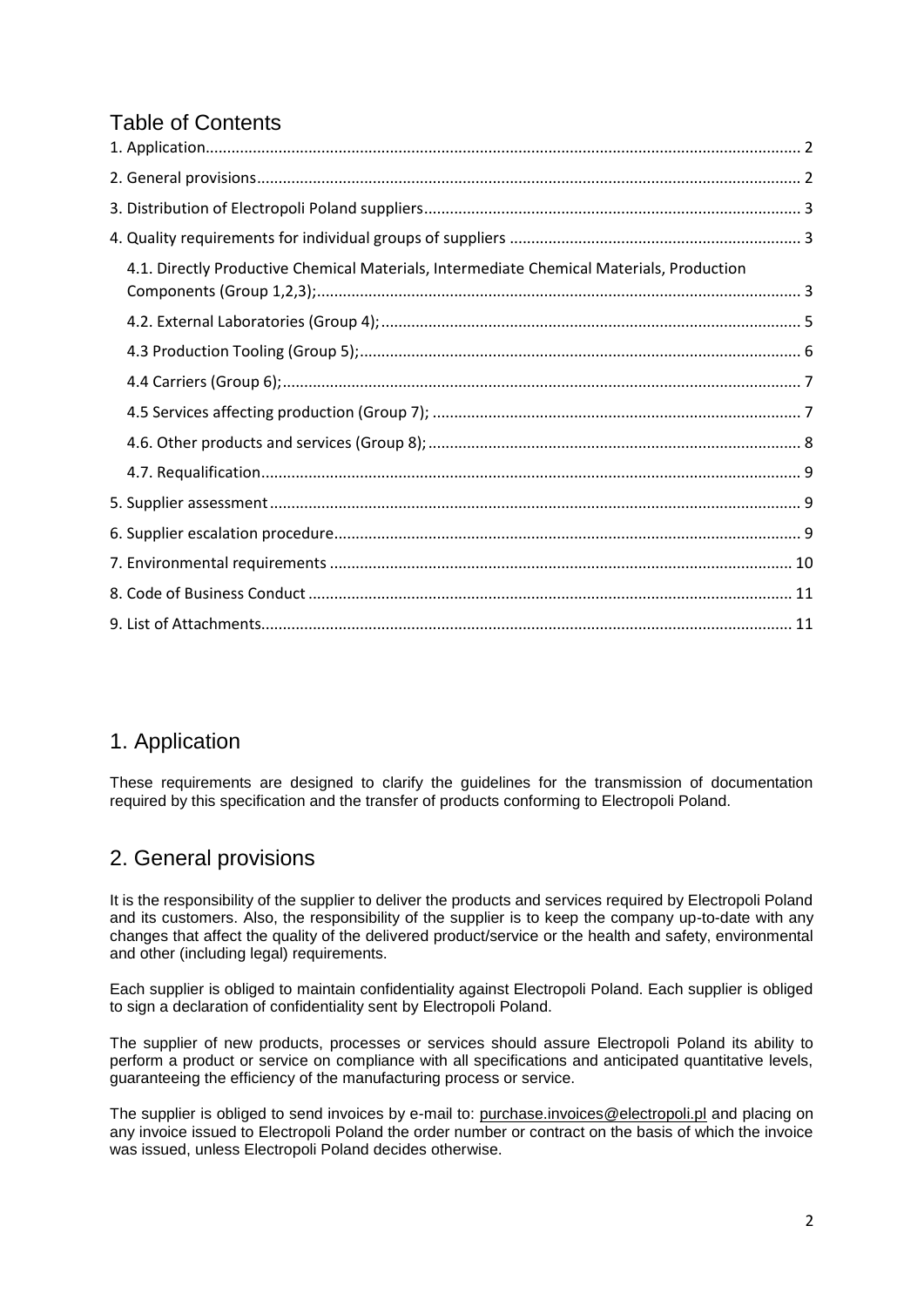# <span id="page-2-0"></span>3. Distribution of Electropoli Poland suppliers

Electropoli Poland divides its suppliers into 8 groups:

GROUP 1 - Directly Productive Chemical Materials; GROUP 2 - Intermediate Productive Chemical Materials; GROUP 3 - Production Components; GROUP 4 - External laboratories; GROUP 5 - Production Tooling; GROUP 6 - Carriers; GROUP 7 - Services that affect production; GROUP 8 - Other products and services.

# <span id="page-2-1"></span>4. Quality requirements for individual groups of suppliers

<span id="page-2-2"></span>4.1. Directly Productive Chemical Materials, Intermediate Chemical Materials, Production Components (Group 1,2,3);

According to the current ISO 9001 standard as a minimum for automotive suppliers, the supplier is required to maintain and continuously improve the quality system. Thanks to the Quality Management System, the supplier should achieve the required goal of zero errors - 0 PPM

#### Supplier approval process

In order to qualify the supplier by Electropoli Poland the supplier is obliged to provide a certified copy of the Management System (issued by accredited certification organization), at least ISO 9001 and ISO 14001 if the supplier has one.

If the supplier does not have a certified management system, it can be approved by the positive result of the other party's audit of compliance with the requirements of ISO 9001. Such supplier will be supervised by the annual audit of the other party.

The supplier is obliged to complete the printing of "Supplier Qualification Sheet" - Attachment no. 1. After the approval of the sheet by Electropoli Poland the supplier is entered into the list of qualified suppliers of Electropoli Poland.

#### Production process and product approval

The production process and product approval is done through the PPAP process according to the AIAG PPAP manual and where it is reasonable- also by the process compatible with VDA 2, unless Electropoli Poland decides otherwise. The PPAP or VDA 2 process must also be initiated when:

- There have been technical modifications to the product (construction, material),
- New tools have been used,
- There was a change of the supplier of goods or services.
- There was a production break for 12 months,
- There have been changes in production processes,
- There have been changes in control methods,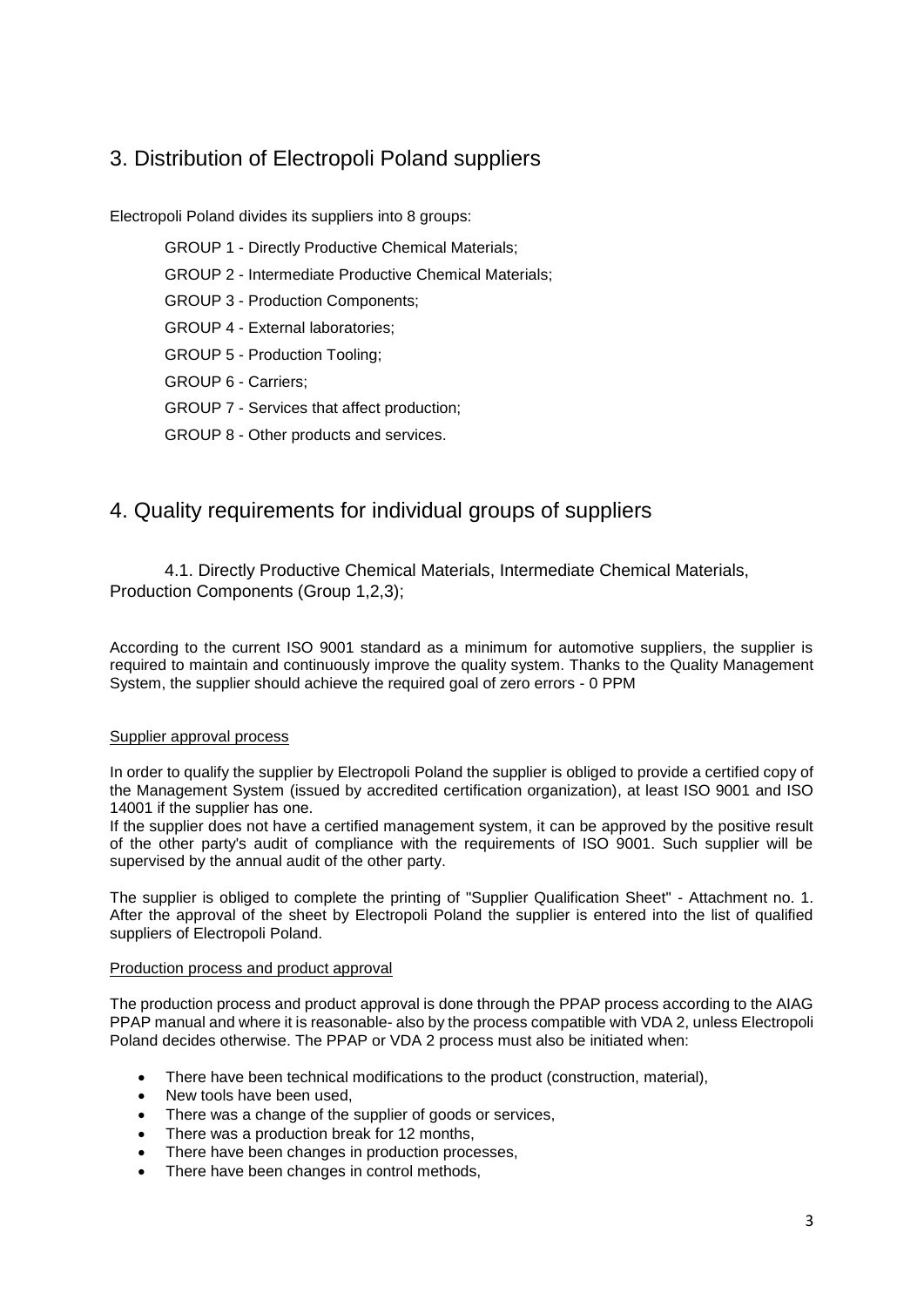• The location of the machine has changed.

#### Serial deliveries

Release of the product involves the approval of the prototype of the product or service.

Suppliers are required to:

 deliver the Certificate of Analysis COA of the batch of goods by mail to the following e-mail address: [chemiczny@electropoli.pl](mailto:chemiczny@electropoli.pl) in case of delivery do Bielsko Biała and [ns-chemiczny@electropoli.pl](mailto:nschemiczny@electropoli.pl) in case of delivery to Nowa Sól., at the latest on the day of delivery to the Electropoli Poland warehouse;

The supplied quality certificate must be in accordance with the product data sheet. Full compliance of the test methodology, tolerance / specification limits and the range of parameters tested are required.

 Provide current reference plates in the quantity indicated by Electropoli Poland or batch panels on request of Electropoli Poland (for suppliers indicated by Electropoli Poland).

Supplied reference plates must have such information as:

- Colour code;
- Thickness of plate coating according to presented documents;
- Gloss;
- Expiry date.

Plates cannot contain batch numbers unless Electropoli decides otherwise. Each plate must be bound in a paper wrap.

#### Sub-suppliers

Supplier is obliged to ensure that the provisions of this manual also apply to all of its suppliers.

Electropoli Poland retains the right to audit sub-suppliers, but the supplier is not relieved of subsuppliers' responsibility for Electropoli Poland.

The supplier at Electropoli Poland's request is required to provide a copy of the supplier audits.

#### **Complaints**

If the supplier fails to provide the services or parts thereof, or the service or part thereof is defective, Electropoli Poland will issue a complaint to which the supplier is obliged to respond within 24 hours of the delay or defect by Electropoli Poland in the form of a structured 8 steps proceeding solving the problem (G8D) - Attachment No. 8. A full report presenting the analysis of the problem along with longterm actions should be submitted to Electropoli Poland for up to 10 days, together with a complete set of evidence approving the complaint actions.

Electropoli Poland reserves the right to reimburse defective supplies and charge the supplier with all costs associated with the complaint. Every time you receive a legitimate complaint, you will be charged the supplier with administrative costs of 300 PLN or 75  $\epsilon$ .

In the event that the actions did not bring expected improvement, Electropoli Poland will introduce an external unit that will make 100% of the next three deliveries. The cost of additional inspection is borne by the supplier.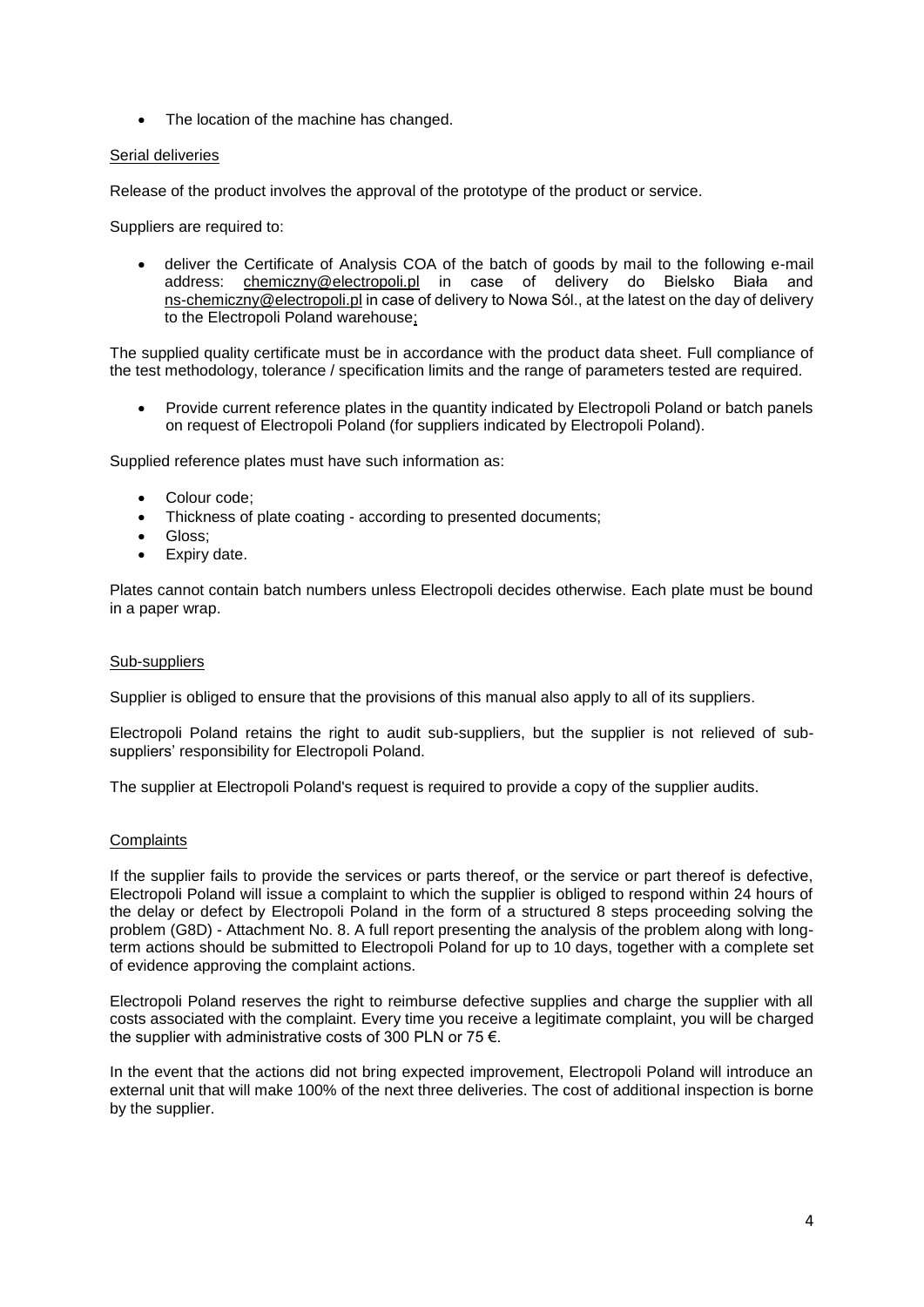#### Allowance for deviations in production / product

In the event of deviations from the specifications / requirements, Electropoli Poland must confirm in writing the deviations in the product characteristics before delivery of the product / service.

#### Identification

Identification of the package should include:

- Quantity of parts in packaging,
- The total weight of the package,
- Date of manufacture,
- Expiry date (if applicable)
- Product number,
- Product name.

The label should be placed on each package in a visible place.

#### **Transport**

On the supplier side is to ensure that parts / materials are transported to the customer without external damage disqualifying the products. The transport service must meet all requirements arising from the characteristics of the transported product (including ADR transport and printout of temperature minitoring) and other requirements, including legal requirements, unless Electropoli Poland decides otherwise.

#### <span id="page-4-0"></span>4.2. External Laboratories (Group 4);

#### Supplier approval process

In order to qualify the supplier by Electropoli Poland the supplier is obliged to provide a copy of the ISO 17025 certificate with the scope of accreditation, unless Electropoli Poland decides otherwise. If the supplier has a certified management system (issued by accredited certification organization) it is obliged to send a copy of the certificate.

The condition of the approval by the external laboratory is that the supplier fill the print "Supplier Qualification Sheet" - Attachment No. 2. Upon approval of the sheet, the supplier is placed on the list of qualified suppliers of Electropoli Poland.

#### Service order

Laboratories providing research services are obliged to send a full and in accordance with the offer and / or order the report in .pdf format to research@electropoli.pl email unless Electropoli Poland decides otherwise. The report must be signed by the person responsible for issuing it and must be sealed by the service provider.

Laboratories providing calibration services are obliged to send the original of the certificate of the traditional postal certificate and a copy of the certificate to the email address-badania@electropoli.pl. The calibration certificate must be signed by the person responsible for issuing it and the service provider's data stamped.

Electropoli Poland products or services for research and testing must be retained until written information from Electropoli Poland is available on the possibility of their disposal or scrapping.

#### Sub-suppliers

Supplier is obliged to ensure that the provisions of this manual also apply to its suppliers.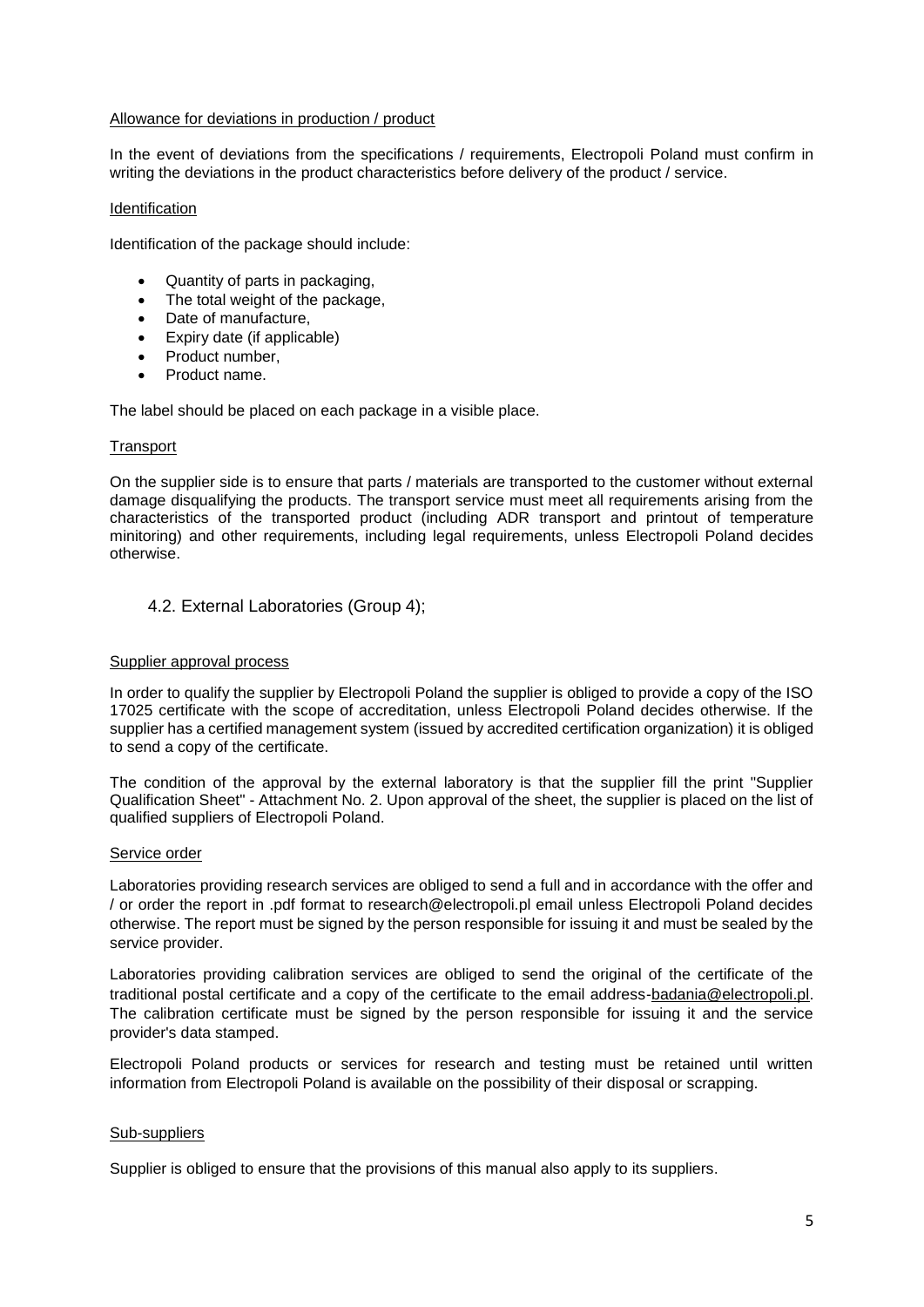Electropoli Poland retains the right to audit sub-suppliers, but the supplier is not relieved of subsuppliers' responsibility for Electropoli Poland.

#### **Complaints**

Electropoli Poland reserves the right to send a complaint to the supplier in the event of deviations from the offer and / or order. Within 10 days of issuing the complaint the supplier is obliged to address the cause of the problem and how to prevent it from happening in the future.

Electropoli Poland reserves the right to return incomplete or incompatible documentation to the submitted offer and / or order. The supplier is then obliged to send the correct documentation, in accordance with the offer and / or the order. If you need to conduct a new series of tests due to the fault of the service provider, all costs will be borne by the service provider. Every legitimate claim, is related to the charging to vendor for a charge of PLN 300 or € 75.

#### <span id="page-5-0"></span>4.3 Production Tooling (Group 5);

According to current and current ISO 9001 standard as a minimum for automotive suppliers, the supplier is required to maintain and continuously improve the quality system. Thanks to the Quality Management System, the supplier should achieve the required goal of zero errors - 0 PPM

#### Supplier approval process

Condition of the supplier's approval is supplemented by the filling of "Supplier Qualification Sheet" - Attachment No. 3. Upon approval of the sheet, the supplier is placed on the list of qualified suppliers of Electropoli Poland.

The supplier is also required to provide a certified copy of the Management System (issued by accredited certification organization), at least ISO 9001 and ISO 14001 if the supplier has one.

If the supplier does not have a certified management system at least ISO 9001, it can be approved by the positive result of the customer visit in supplier plant.

#### Production process and product approval

Serial deliveries may take place after the product has been approved by Electropoli Poland. Release of the product involves the approval of the product or service through the production tools approval sheet - Annex No. 9

#### Sub-suppliers

The supplier is obliged to ensure that the provisions of this manual also apply to his suppliers who carry out the orders and fulfil them.

Electropoli Poland retains the right to audit sub-suppliers, but the supplier is not relieved of subsuppliers' responsibility for Electropoli Poland.

#### **Complaints**

Electropoli Poland reserves the right to reimburse defective supplies and charge the supplier for costs incurred as a result of delivered incompatible products. Electropoli Poland reserves the right to issue an official complaint, which the supplier must respond to within 24 hours and complete the activities in a structured 8-step proceeding solving the problem (G8D) - Attachment 8. The supplier is required to submit all activities within 10 days.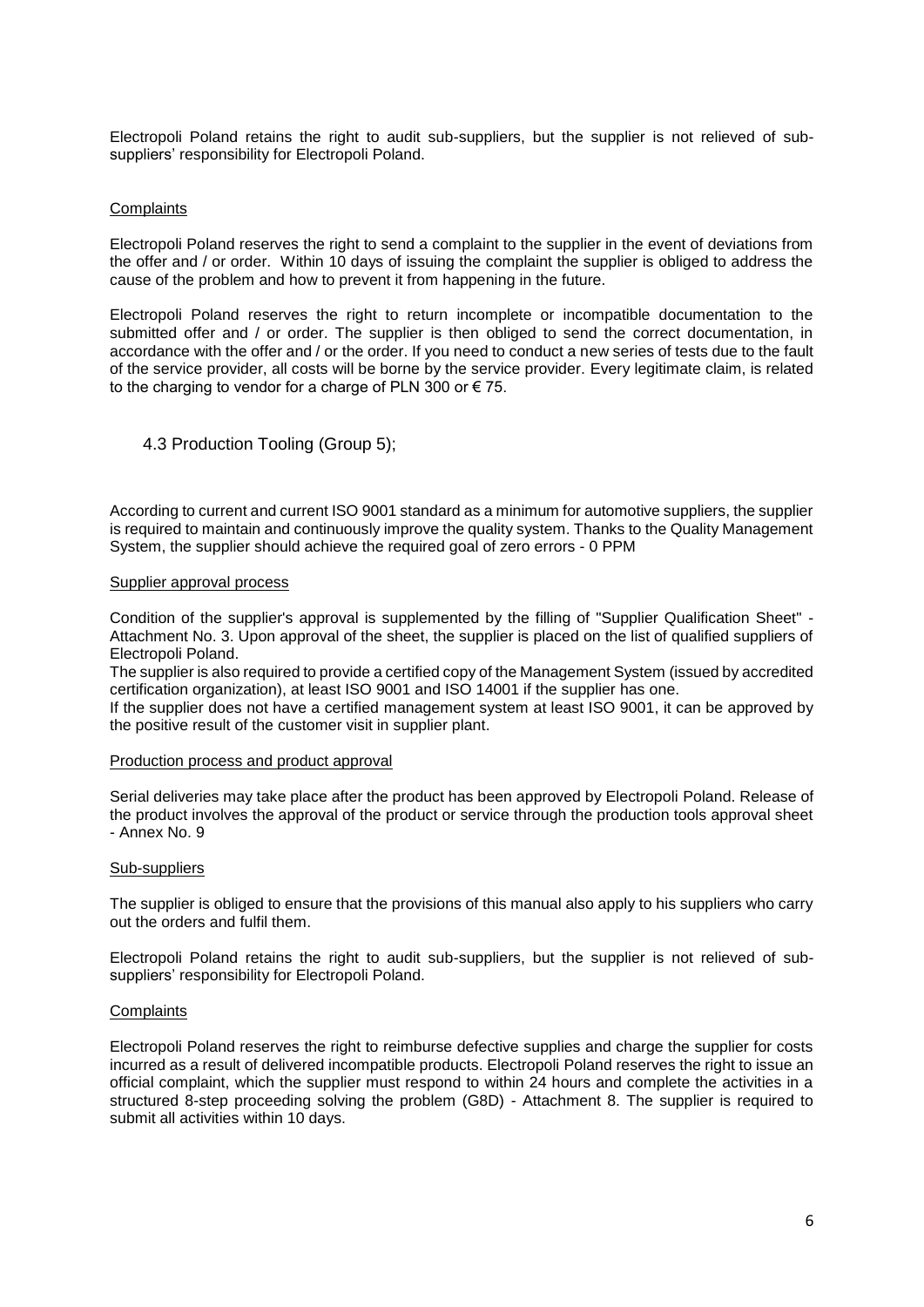Upon return of defective supplies, the supplier is obliged to immediately repair or deliver new products or services conforming to the requirements of Electropoli Poland. Every legitimate claim, is related to the charging to vendor for a charge of PLN 300 or  $\epsilon$  75.

#### **Identification**

The supplier is required to place a serial number on each piece of delivered product, unless Electropoli Poland decides otherwise.

**Transport** 

The supplier must ensure that the goods / services are transported to the customer without external damage disqualifying the goods. The transport service must meet all quality and requiatory requirements unless Electropoli Poland decides otherwise.

#### <span id="page-6-0"></span>4.4 Carriers (Group 6);

#### Supplier approval process

In order to qualify the supplier by Electropoli Poland, the supplier is obliged to provide copies of current national and / or international licenses. If the supplier has a certified management system he is obliged to send a copy of the certificate. The supplier is obliged to fill out the "Qualification Supplier's Sheet" - Attachment No. 4 Upon approval of the sheet, the supplier is placed on the list of qualified suppliers of Electropoli Poland.

#### Sub-suppliers

Supplier is obliged to ensure that the provisions of this quality control manual also apply to its suppliers.

Electropoli Poland retains the right to audit sub-suppliers, but the supplier is not relieved of subsuppliers' responsibility for Electropoli Poland.

#### **Complaints**

If the supplier fails to provide the services or parts thereof, or the service or part thereof is defective, Electropoli Poland will issue a complaint to which the supplier is obliged to respond within 24 hours of the delay or defect by Electropoli Poland in the form of a structured 8 steps proceeding solving the problem (G8D) - Attachment No. 8. A full report presenting the analysis of the problem along with longterm actions should be submitted to Electropoli Poland for up to 10 days, together with a complete set of evidence approving the complaint actions.

Electropoli Poland reserves the right to return defective supplies and charge the supplier all the costs associated with the complaint. Every legitimate claim, is related to the charging to vendor for a charge of PLN 300 or € 75.

#### <span id="page-6-1"></span>4.5 Services affecting production (Group 7);

#### Supplier approval process

In order to qualify, the supplier is obliged to fill the sheet "Supplier Qualification Sheet" - Attachment No. 5 After approval of the supplier, he is entered into the list of qualified suppliers of Electropoli Poland. The supplier is also required to provide a certified copy of the Management System, (issued by accredited certification organization) at least ISO 9001 and ISO 14001 if the supplier has one. If the supplier does not have a certified management system, it can be approved by the positive result of the other party's compliance with the requirements of ISO 9001. Such supplier will be supervised by the annual audit of the other party.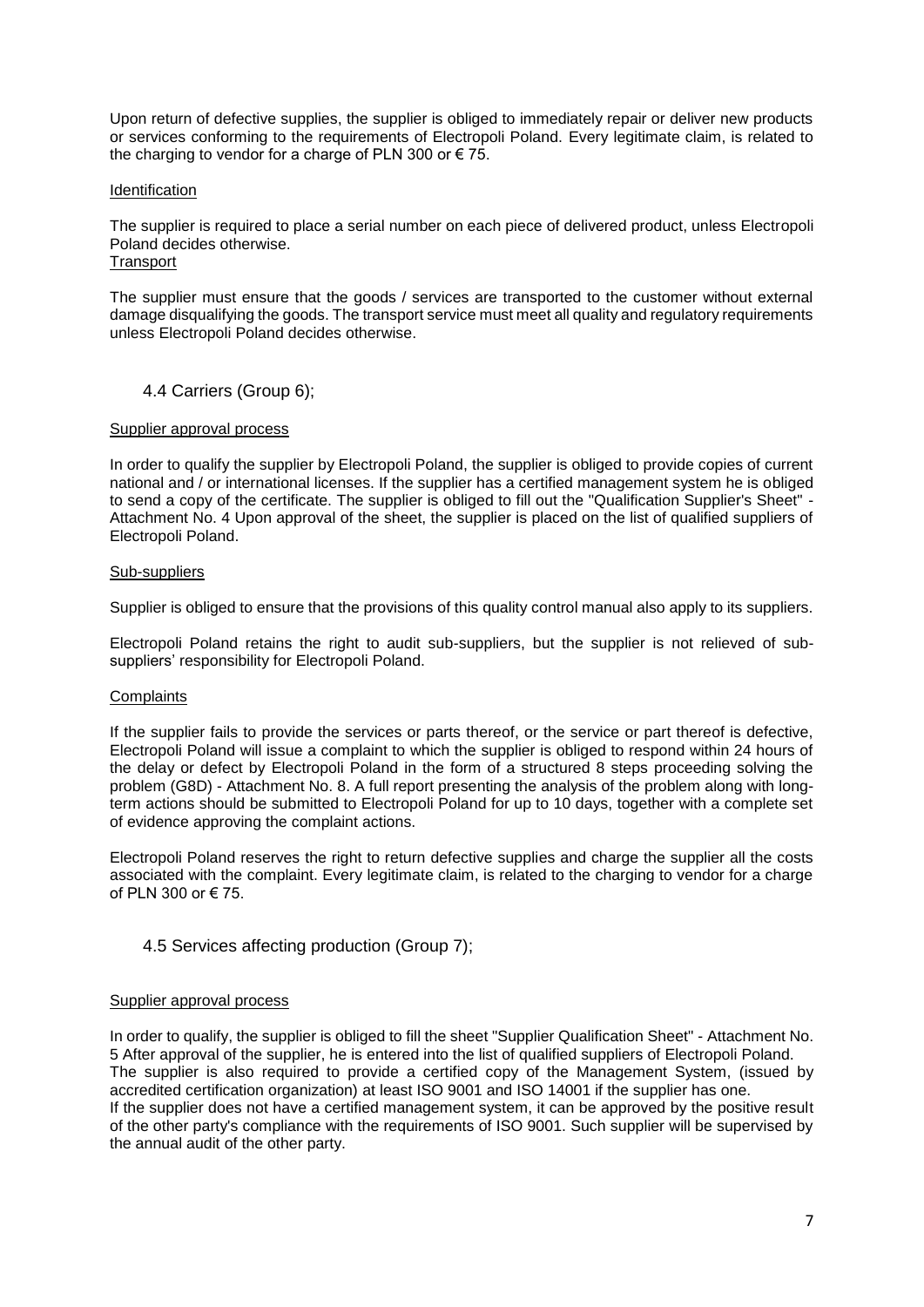#### Approval of the product or service

Product or service approval is made through the PPAP process according to the AIAG PPAP manual or through the VDA 2 process, unless Electropoli Poland decides otherwise. The PPAP or VDA 2 process must also be initiated when:

- There have been technical modifications to the product (construction, material),
- New tools have been used.
- There was a change of the supplier of goods or services.
- There was a production break for 12 months,
- There have been changes in production processes,
- There have been changes in control methods,
- The location of the machine has changed.

#### **Complaints**

If the supplier fails to provide timely services or parts thereof Electropoli Poland will issue a complaint to which the supplier is obliged to respond within 24 hours from late arrival or defect by Electropoli Poland in the form of a structured 8-step resolution of the problem (G8D) - Attachment No. 8.

A full report presenting the analysis of the problem along with long-term actions should be submitted to Electropoli Poland for up to 10 days, together with a complete set of evidence approving the complaint actions.

Electropoli Poland reserves the right to return defective supplies and charge the supplier all the costs associated with the complaint. Every legitimate claim, is related to the charging to vendor for a charge of PLN 300 or € 75.

#### Sub-suppliers

Supplier is obliged to ensure that the provisions of this quality control manual also apply to its suppliers.

Electropoli Poland retains the right to audit sub-suppliers, but the supplier is not relieved of subsuppliers' responsibility for Electropoli Poland.

#### <span id="page-7-0"></span>4.6. Other products and services (Group 8);

#### Supplier approval process

Group 8 suppliers are not subject to the vendor approval process.

#### **Complaints**

If the supplier does not provide timely services or parts thereof, or parts thereof are defective, Electropoli Poland will issue a complaint, which the supplier is obliged to respond within 24 hours of the delay or finding defect by Electropoli Poland.

#### Sub-suppliers

The Supplier is obliged to ensure that the provisions of this Quality Control Manual are also applicable to its subcontractors who carry out the orders and fulfil them.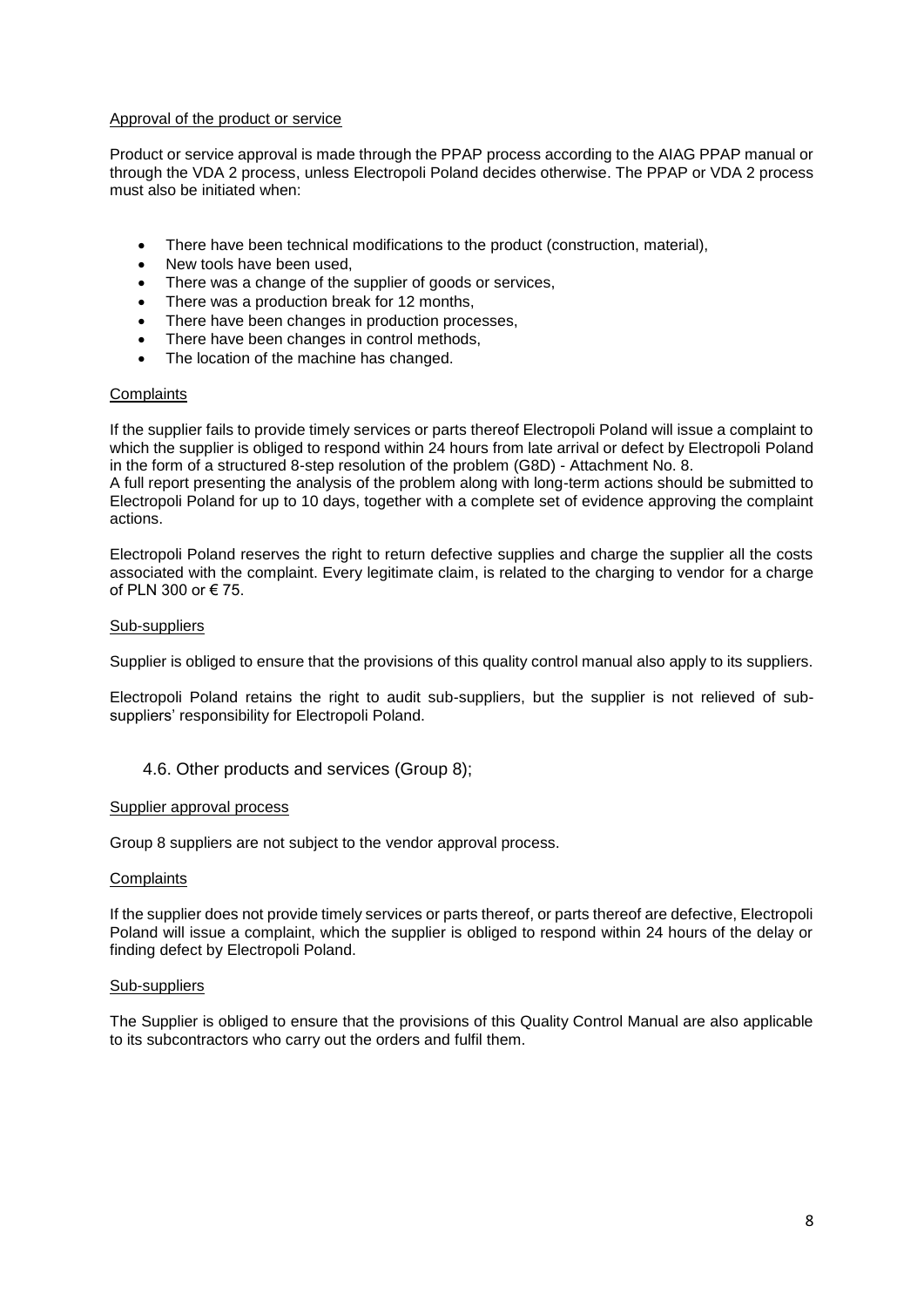#### 4.7. Requalification;

Requalification shall be performed by suppliers from 1st and 3rd group unless otherwise instructed. Requalification should include all PPAP documentation and concern all materials supplied to Electropoli Poland. Requalification should be carried out on an annual base, where the first requalification must be done one year after PPAP approval.

### <span id="page-8-0"></span>5. Supplier assessment

#### Serial supplier assessment

The supplier will be assessed if he was qualified for a list of Electropoli Poland qualified suppliers. The subject of assessment are suppliers from groups 1-7.

The supplier is evaluated once a year according to the supplier rating card. Suppliers from groups 1,2,3,5,6,7 - Attachment 6, Suppliers from Group 4 - Attachment No. 7

The assessment required for the supplier from each group is A or B, and only the status of qualified supplier can be maintained.

Electropoli Poland reserves the right to impose on the supplier the escalation procedure, min. Level 1, according to item 6 of this manual.

In the case of rating C, the exclusion procedure is automatically applied to the supplier, level 3, in accordance with item 6 of this manual.

## <span id="page-8-1"></span>6. Supplier escalation procedure

The escalation procedure is designed to solve the occurring problems. The procedure consists of the following four levels:

#### Level 0 - Problem at the supplier

In the event of repeated problems, the supplier is escalated to level 0. The supplier will resolve the problem as described in the "complaints" section of this manual. The effectiveness of the taken actions must be confirmed by evidence of closure of actions sent by the supplier or direct visit of the customer at the supplier's premises. The maximum duration of escalation at the first level is 1 month or 3 consecutive deliveries. At the time of confirmation of the effectiveness of the action, the supplier will be informed of the exit from the escalation procedure.

#### Level 1 - Suppliers failed to solve the problem on their own.

The supplier is introduced in level 1 escalation when actions taken at level 0 are ineffective or when a critical problem threatens the quality and timely delivery to the target customer. Electropoli Poland reserves the right to meet with the supplier to discuss any problems. The supplier is obliged to attend a fixed meeting in a composition that will allow a full analysis of the problem. Independently the supplier will develop and implement an action plan to eliminate the problem. Electropoli Poland will verify the activities and reserves the right to conduct a process audit at the supplier's premises. The maximum duration of escalation at the first level is 1 month or 3 consecutive deliveries. At the time of confirmation of the effectiveness of the action, the supplier will be informed of the exit from the escalation procedure.

#### Level 2: The supplier needs external help to meet the requirements of this manual.

The supplier is introduced in level 2 escalation when actions taken at Level 1 are ineffective or when a critical security problem occurs. The management of the supplier will be informed about the level of escalation. The supplier is obliged to follow the escalation rules of level 2 and additionally ensure 100%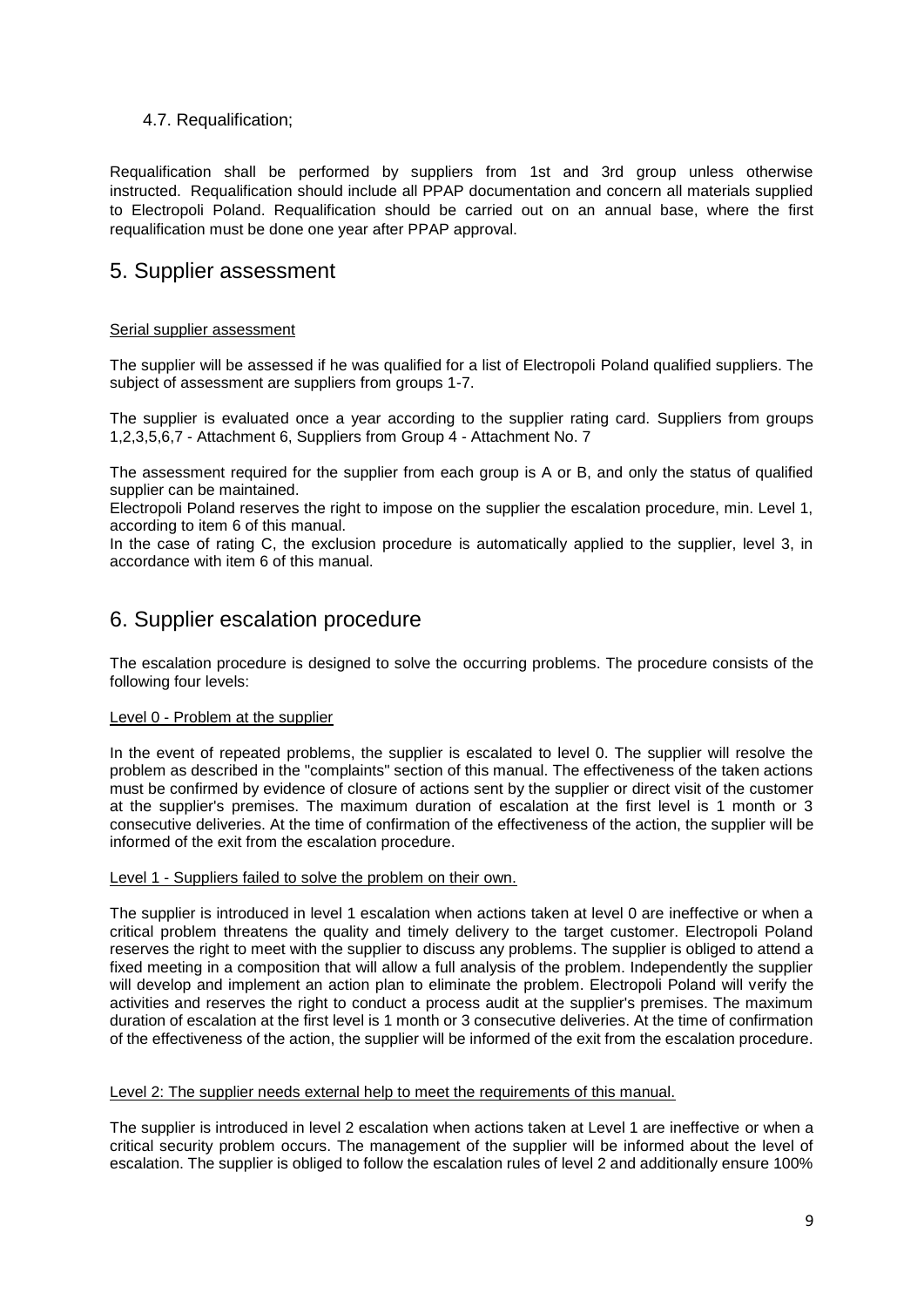compliance of the product with the requirements of Electropoli confirmed by an additional identification label. Electropoli Poland will arrange a meeting with the supplier to discuss the problems. The supplier is obliged to attend a fixed meeting in a composition that will allow for a full analysis of the problem (including supplier management). Once the action plan is established, the supplier is obliged to immediately implement the action. Electropoli Poland will verify the activities and reserves the right to conduct a process audit at the supplier's premises. The maximum duration of escalation at level 2 is 2 months or 5 further deliveries. At the time of confirmation of the effectiveness of the action, the supplier will be informed of the exit from the escalation procedure.

#### Level 3: Supplier does not meet Electropoli Poland requirements.

Action taken at Level 2 is ineffective. Top management and Electropoli management will be informed about the level of escalation. Electropoli Poland will introduce an external control unit at Electropoli Poland to ensure the quality of the supply. Any incurred costs associated with the introduction of third parties will be transferred to the supplier. Supplier will be blocked for new offers unless Electropoli Poland decides otherwise. If the supplier fails to show improvement or fails to do so, Electropoli Poland reserves the right to find an alternate supplier for the current procurements. Maximum duration of escalation at level 3 is 2 months or 8 consecutive deliveries. At the time of confirmation of the effectiveness of the action, the supplier will be informed of the exit from the escalation procedure.

If the escalation process is completed, the supplier will be informed by the "History of escalation process" printed with the number: - Attachment No. 10.

# <span id="page-9-0"></span>7. Environmental requirements

Environmental requirements must comply with the ISO 14001 standards applied by Electropoli Poland and the general environmental requirements for suppliers. Electropoli Poland Sp. z o.o. has implemented and applies the Environmental Management System according to ISO 14001 and requires that the service provider for Electropoli Poland follow the procedures in force in this area in Electropoli Poland, in particular:

- The segregation of waste should only be placed in appropriately marked waste containers located in the premises,
- All other wastes arising from work performed on Electropoli Poland by external companies may not be left in Electropoli Poland, but must be taken by the contractor for such work to be neutralized or otherwise disposed of,
- The prohibition of pouring any substance into the sewer,
- Used in Electropoli Poland, motor vehicles must be technically sound so as not to endanger the environment, while their engines must be off,
- Ensuring order during work on Electropoli Poland,
- Immediate response i.e. reporting to Electropoli Poland supervisor if irregularities such as smoke, spills, unsafe containers of hazardous materials, etc. are reported.
- All work performed by external companies in Electropoli Poland must be performed in accordance with applicable health and safety regulations and after obtaining a permit issued by the Department of Safety and Environmental Protection.

Full document on Safety Requirements for firefighting and environmental protection for contractors and subcontractors of Electropoli Poland can be found at [www.electropoli.pl](http://www.electropoli.pl/)

The supplier (if applicable to the materials supplied) is required to meet all the requirements of the REACH Regulation.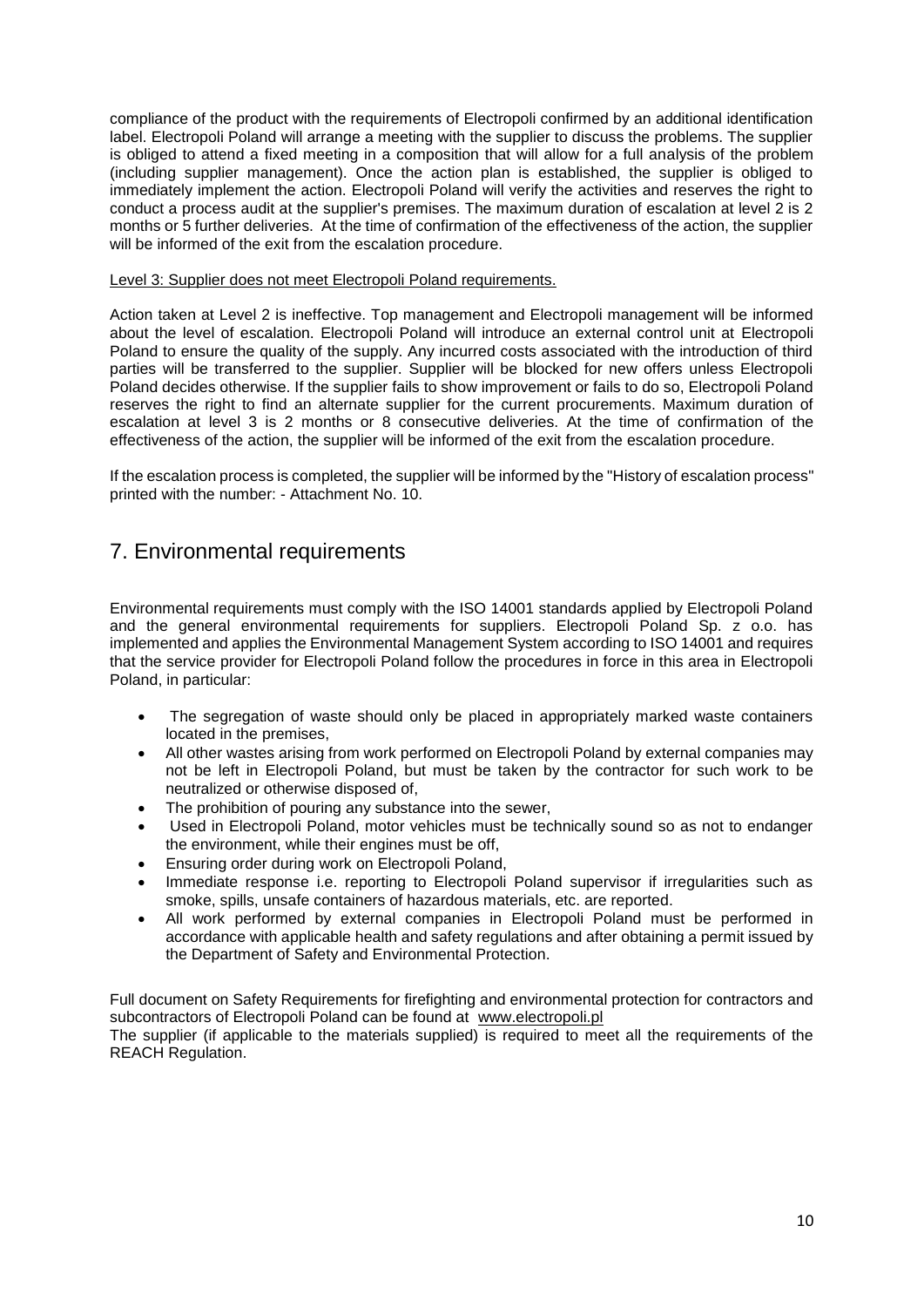# <span id="page-10-0"></span>8. Code of Business Conduct

All suppliers and subcontractors of Electropoli Poland shall comply with the core rules of the business code covering human rights, fair employment and business ethics, paying particular attention to:

- respecting dignity, privacy, and rights of every human being;
- prohibiting behaviour, including gestures, language and physical contact of a sexual nature, using coercion, threatening, abusive or exploitative behaviour;
- stopping discrimination of employment;
- prohibiting the employment of children at work in accordance with applicable laws and regulations;
- prohibiting forced labour, and permitting the employees to free termination after reasonable notice;
- fair remunerations of the employees and compliance with laws and regulations on the remuneration;
- rules and regulations on working hours, including the overtime limit;
- respecting the rights of the employee to freedom of association and collective bargaining;
- refraining from all forms of corruption, extortion and bribery;
- respecting the intellectual property of other parties, including Electropoli Poland;
- compliance with laws and regulations governing the international trade and export control.

## <span id="page-10-1"></span>9. List of Attachments

- 1. Attachment no. 1 Supplier Approval Sheet for Groups 1,2,3.
- 2. Attachment no. 2 Supplier Approval Sheet for Group 4.
- 3. Attachment no. 3 Supplier Approval Sheet for Group 5.
- 4. Attachment no. 4 Supplier Approval Sheet for Group 6.
- 5. Attachment no. 5 Supplier Approval Sheet for Group 7.
- 6. Attachment no. 6 Supplier rating card for groups 1,2,3,5,6,7.
- 7. Attachment no. 7 Supplier rating card for group 4.
- 8. Attachment no. 8 G8D Report.
- 9. Attachment no. 9 Production Tooling Approval Sheet
- 10. Attachment no. 10 History of escalation process.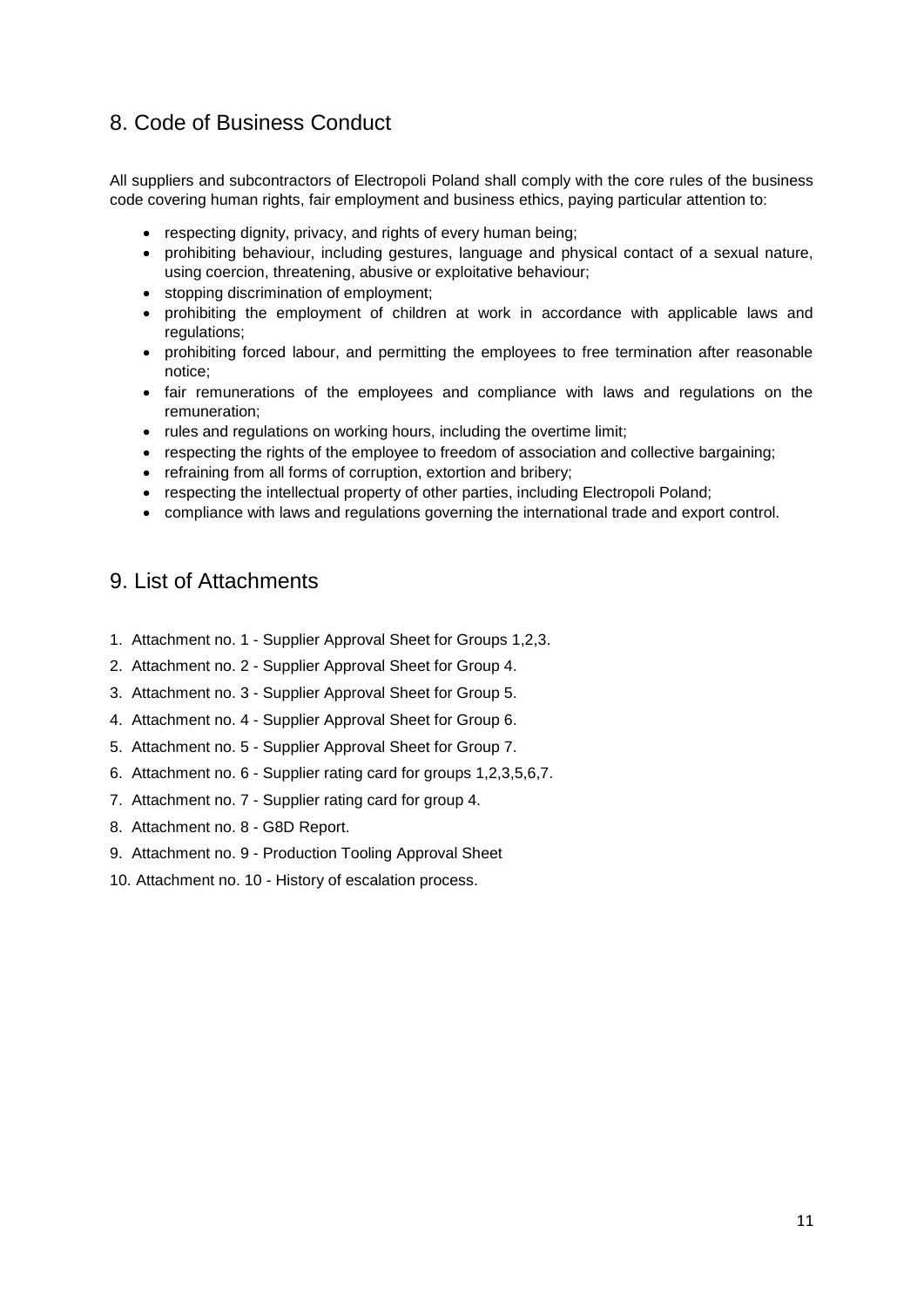ł.

|                        | KWALIFIKACJA DOSTAWCY/ SUPPLIER APPROVAL                                                                                                                                                                                                           |                                                          |                                   |                          |                            |
|------------------------|----------------------------------------------------------------------------------------------------------------------------------------------------------------------------------------------------------------------------------------------------|----------------------------------------------------------|-----------------------------------|--------------------------|----------------------------|
|                        | Materiały chemiczne bezpośrednio i pośrednio produkcyjne oraz<br>komponenty używane w produkcji/<br>Chemical materials directly and indirectly use in production and<br>production components                                                      |                                                          |                                   |                          | electropoli                |
|                        | <b>GRUPA/ GROUP 1,2,3</b>                                                                                                                                                                                                                          |                                                          |                                   |                          | DPW1-11/02                 |
| Dane firmy/<br>Company | Nazwa firmy/ Company name:                                                                                                                                                                                                                         |                                                          |                                   |                          |                            |
| evidence:              | Adres/ Address                                                                                                                                                                                                                                     |                                                          |                                   |                          |                            |
|                        |                                                                                                                                                                                                                                                    | Część 1: Wypełnia dostawca/ Part 1: Fill by the supplier |                                   |                          |                            |
|                        | Czy firma ma wdrożone systemy zarządzania/ Does the company have implemented management systems?                                                                                                                                                   |                                                          |                                   |                          |                            |
| ISO 14001              | <b>ISO 9001</b><br><b>IATF 16949</b>                                                                                                                                                                                                               | Inne/ Others                                             |                                   | Jakie/ Which<br>one      |                            |
|                        | . Asortyment i profil firmy/ Assortment and company profile?                                                                                                                                                                                       |                                                          |                                   |                          |                            |
|                        | Opis/ Description:                                                                                                                                                                                                                                 |                                                          |                                   |                          |                            |
|                        |                                                                                                                                                                                                                                                    |                                                          | Rodzaj firmy/<br>Company<br>type: | $\Box$ handlowa/ trading | produkcyjna/ manufacturing |
|                        | 3. Termin płatności/ Term of payment?                                                                                                                                                                                                              |                                                          |                                   |                          |                            |
|                        |                                                                                                                                                                                                                                                    |                                                          |                                   |                          |                            |
|                        | 4. Czy jest możliwość wystawienia zbiorczej faktury raz w miesiącu oraz wysłanie<br>jej w postaci e-faktury?/ Is it possibility to issue collective invoice and send it<br>once at month as e-invoice?                                             |                                                          |                                   | $\Box$ Tak/ Yes          | $\square$ Nie/ No          |
|                        | 5. Czy firma posiada konsultantów technicznych oraz czy serwis jest zapewniony w cenie produktu?/ Does the company have technical<br>adviser and the service is calculated in the price?                                                           |                                                          |                                   |                          |                            |
|                        | 6. Osoby kontaktowe (maks. 2)/ Contact person (max. 2)                                                                                                                                                                                             |                                                          |                                   |                          |                            |
| $\vert$ 1)             |                                                                                                                                                                                                                                                    |                                                          |                                   |                          |                            |
|                        |                                                                                                                                                                                                                                                    |                                                          |                                   |                          |                            |
| 2)                     |                                                                                                                                                                                                                                                    |                                                          |                                   |                          |                            |
|                        | 7. Czy firma działa zgodnie z rozporządzeniami REACH?/ Does company<br>working with REACH regulation?                                                                                                                                              |                                                          |                                   | $\Box$ TAK/ YES          | $\square$ Nie/ No          |
|                        | 8. Czy firma posiada własne zaplecze laboratoryjne?/ Does company has own laboratory?                                                                                                                                                              |                                                          |                                   |                          |                            |
|                        |                                                                                                                                                                                                                                                    |                                                          |                                   |                          |                            |
|                        | 9. Czy firma może utrzymać wymagane stany magazynowe?/ Does company can<br>keep required safety stock?                                                                                                                                             |                                                          |                                   | $\Box$ TAK/YES           | $\Box$ NIE/ NO             |
|                        | 10. Czy firma udostępnia transport wraz z wszelkimi wymaganiami wyrobu?/<br>Does company guaranteed transport with all product requirment?                                                                                                         |                                                          |                                   | $\Box$ TAK/ YES          | $\Box$ Nie/ No             |
|                        |                                                                                                                                                                                                                                                    |                                                          |                                   |                          |                            |
| Electropoli Poland.    | Dostawca wypełnia część 1 odpowiadając na pytania w wyznaczonych do tego miejscach. Część 2 pozostaje do uzupełnienia przez<br>Supplier fill step 1 answering on questions in designated fields. Step 2 remains to complete by Electropoli Poland. |                                                          |                                   |                          |                            |
|                        | ZATWIERDZENIE DOSTAWCY/ SUPPLIER APPROVAL                                                                                                                                                                                                          |                                                          |                                   |                          |                            |
|                        |                                                                                                                                                                                                                                                    |                                                          |                                   |                          | STRONA / PAGE 1/2          |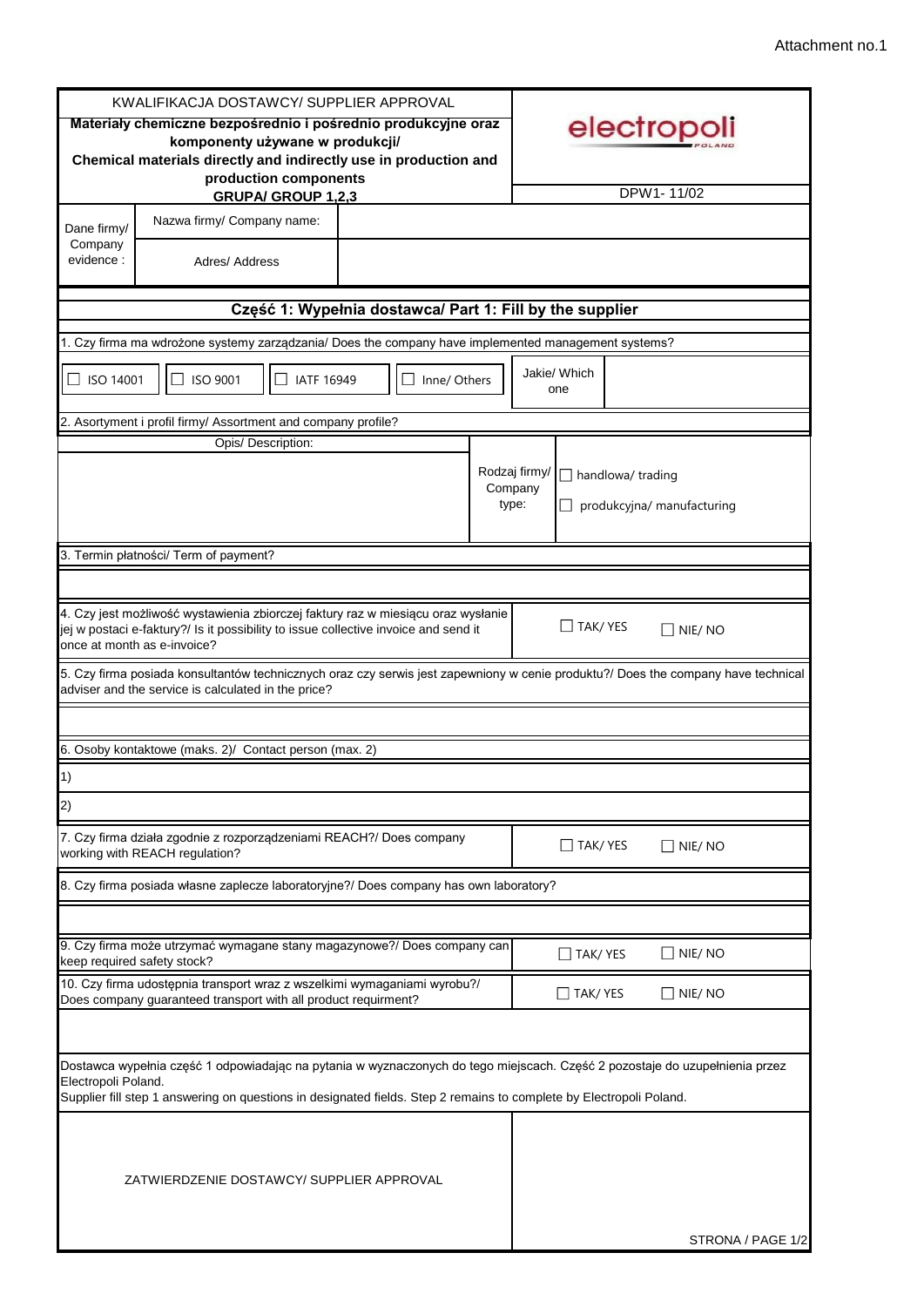|                                                                                                                                               |                                     | ZATWIERDZENIE DOSTAWCY / SUPPLIER APPROVAL<br>Materiały chemiczne bezpośrednio i pośrednio produkcyjne oraz<br>komponenty używane w produkcji /<br>Chemical materials directly and indirectly use in production and                                                                                                                                                                                                                                                                                                                                           |                                   |            |                         |                 | electropoli                             |
|-----------------------------------------------------------------------------------------------------------------------------------------------|-------------------------------------|---------------------------------------------------------------------------------------------------------------------------------------------------------------------------------------------------------------------------------------------------------------------------------------------------------------------------------------------------------------------------------------------------------------------------------------------------------------------------------------------------------------------------------------------------------------|-----------------------------------|------------|-------------------------|-----------------|-----------------------------------------|
|                                                                                                                                               |                                     | production components<br>Część 2: Wypełnia Electropoli Poland/ Part 2: Fill by Electropoli Poland                                                                                                                                                                                                                                                                                                                                                                                                                                                             |                                   |            |                         |                 |                                         |
|                                                                                                                                               |                                     |                                                                                                                                                                                                                                                                                                                                                                                                                                                                                                                                                               |                                   |            |                         |                 | Analiza ryzyka                          |
| Pytanie/ Question                                                                                                                             | Point to<br>Punkty do<br>uzyskania/ | Szczegóły wymagań:<br>Requirements details:                                                                                                                                                                                                                                                                                                                                                                                                                                                                                                                   | Uzyskane punkty/<br>Obtain points | Suma/Total | <b>Jwagi/ Comments:</b> | Ryzyko/<br>risk | Podjęte działania:<br>Taken actions:    |
| 1                                                                                                                                             | 5                                   | 5 pkt/ points- Firma posiada certyfikat IATF 16949 oraz 14001/<br>Company has IATF 16949 and 14001 certificate;<br>4 pkt/ points- Firma posiada certyfikat IATF 16949 lub firma posiada<br>certyfikat ISO 9001 oraz 14001/ Company has IATF 16949 certificate<br>or company has ISO 9001 and 14001 certificate;<br>3 pkt/ points- Firma posiada certyfikat ISO 9001/ Company has ISO<br>9001 certyficate;<br>2 pkt/ points- Firma posiada certyfikat ISO 14001/ Company has<br>ISO 14001 certificate;<br>1-2 pkt/ points- Inne certyfikaty/ Others certicates |                                   |            |                         |                 |                                         |
| 2                                                                                                                                             | 3                                   | 3 pkt/ points- 100% spełnionych oczekiwań/ Met expectations in<br>100%;<br>2 pkt/ points- 50% spełnionych oczekiwań/ Met expectations in 50%;<br>1 pkt/ point 25% spełnionych oczekiwań/ Met expectations in 25%                                                                                                                                                                                                                                                                                                                                              |                                   |            |                         |                 |                                         |
| 3                                                                                                                                             | 3                                   | 3 pkt/ points- $\geq 60$ dni/days;<br>2 pkt/ points- $\geq$ 30 dni/days;<br>1 $pkt/$ points- < 30 dni/ days                                                                                                                                                                                                                                                                                                                                                                                                                                                   |                                   |            |                         |                 |                                         |
| 4                                                                                                                                             | $\mathbf{1}$                        | 1 pkt/ point- Tak/ Yes                                                                                                                                                                                                                                                                                                                                                                                                                                                                                                                                        |                                   |            |                         |                 |                                         |
| 5                                                                                                                                             | 2                                   | 2 pkt/ points- Firma posiada konsultantów, a serwis jest zapewniony<br>w cenie/ Company have technical advisor and service is calculated in<br>the price;<br>1 pkt/ point- Firma posiada konsultantów/ Company have technical<br>advisor                                                                                                                                                                                                                                                                                                                      |                                   |            |                         |                 |                                         |
| 6                                                                                                                                             | 2                                   | 2 pkt/ points - Firma sprecyzuje osoby do kontaktu/ Company clarify<br>contact person                                                                                                                                                                                                                                                                                                                                                                                                                                                                         |                                   |            |                         |                 |                                         |
| 7                                                                                                                                             | 2                                   | 2 pkt/ points- Tak/ Yes                                                                                                                                                                                                                                                                                                                                                                                                                                                                                                                                       |                                   |            |                         |                 |                                         |
| 8                                                                                                                                             | 2                                   | 2 pkt/ points- Zakres laboratorium spełnia oczekiwania w 100%/<br>Scope of the laboratory met expectations in 100%;<br>1 pkt/ point- Zakres laboratorium spełnia oczekiwania w 50%/ Scope<br>of the laboratory met expectations in 50%                                                                                                                                                                                                                                                                                                                        |                                   |            |                         |                 |                                         |
| 9                                                                                                                                             | 2                                   | 2 pkt/ points- Tak/ Yes                                                                                                                                                                                                                                                                                                                                                                                                                                                                                                                                       |                                   |            |                         |                 |                                         |
| 10                                                                                                                                            | $\overline{2}$                      | 2 pkt/ points- Tak/ Yes                                                                                                                                                                                                                                                                                                                                                                                                                                                                                                                                       |                                   |            |                         |                 |                                         |
|                                                                                                                                               |                                     | ZATWIERDZONY / APPROVE                                                                                                                                                                                                                                                                                                                                                                                                                                                                                                                                        |                                   |            |                         |                 | Rodzaj nadzoru:<br>Type of supervision: |
| zatwierdzony Supplier<br>Dostawca<br>approval<br>NIEZATWIERDZONY / NOT APPROVE<br>ZATWIERDZONY, WYMAGA NADZORU / APPROVE, REQUIRE SUPERVISION |                                     |                                                                                                                                                                                                                                                                                                                                                                                                                                                                                                                                                               |                                   |            |                         |                 |                                         |
|                                                                                                                                               |                                     |                                                                                                                                                                                                                                                                                                                                                                                                                                                                                                                                                               |                                   |            |                         |                 |                                         |
|                                                                                                                                               |                                     | Podpis osoby zatwierdzającej dostawcę / Sign of responsibility person                                                                                                                                                                                                                                                                                                                                                                                                                                                                                         |                                   |            |                         |                 | DATA ZATWIERDZENIA / DATE OF APPROVAL   |
|                                                                                                                                               |                                     |                                                                                                                                                                                                                                                                                                                                                                                                                                                                                                                                                               |                                   |            |                         |                 |                                         |
|                                                                                                                                               |                                     | ZATWIERDZENIE DOSTAWCY/ SUPPLIER APPROVAL                                                                                                                                                                                                                                                                                                                                                                                                                                                                                                                     |                                   |            |                         |                 | STRONA / PAGE 2/2                       |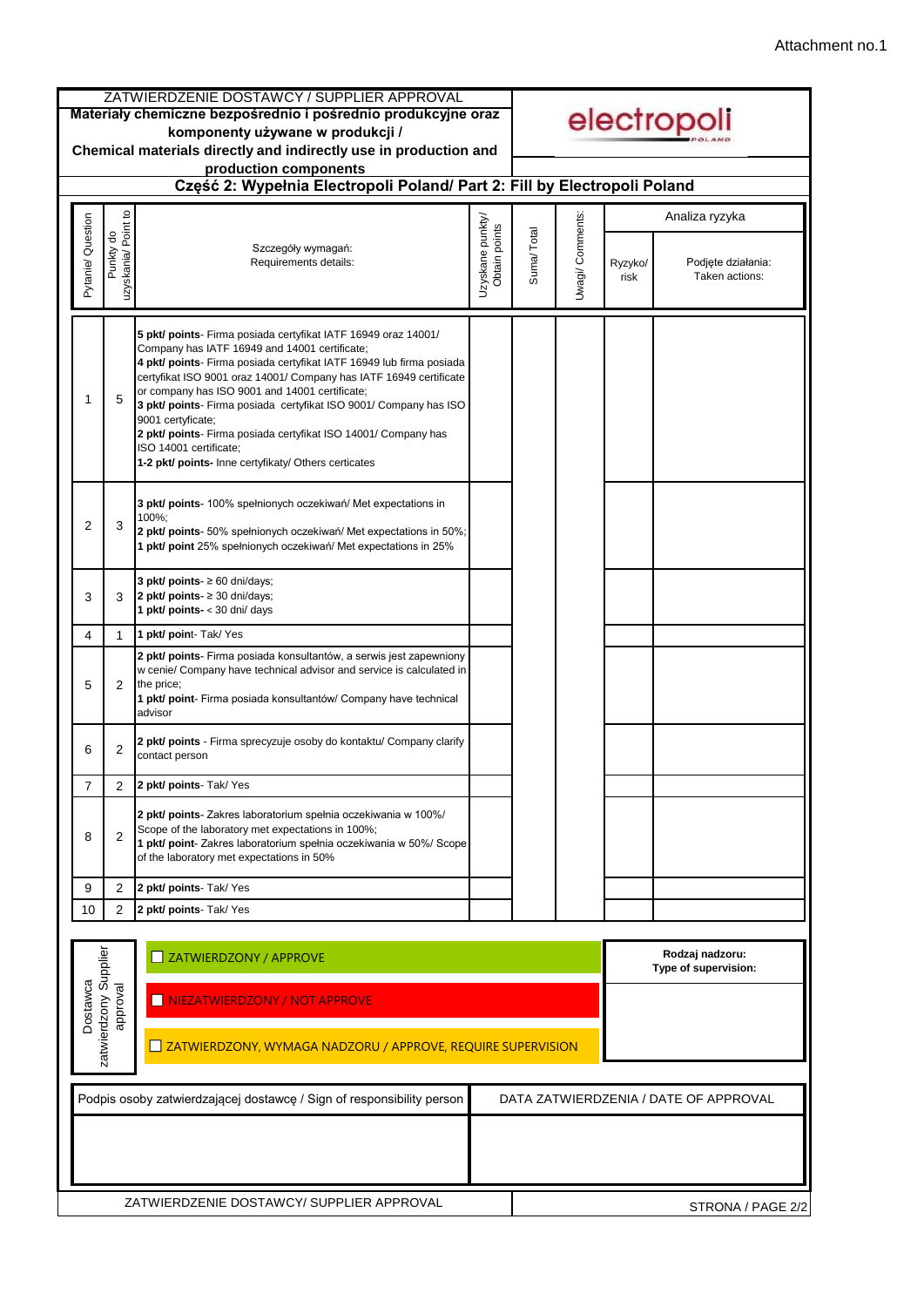|                      |                                                 | KWALIFIKACJA DOSTAWCY / SUPPLIER APPROVAL                                                                                                                                                                                                                              | electropoli                                                                                                                                        |
|----------------------|-------------------------------------------------|------------------------------------------------------------------------------------------------------------------------------------------------------------------------------------------------------------------------------------------------------------------------|----------------------------------------------------------------------------------------------------------------------------------------------------|
|                      |                                                 | Laboratorium zewnętrzne / External laboratory<br>Grupa/ Group 4                                                                                                                                                                                                        | DPW1-12/01                                                                                                                                         |
| Dane firmy/          | Nazwa firmy/ Company<br>name:                   |                                                                                                                                                                                                                                                                        |                                                                                                                                                    |
| Company<br>evidence: | Adres/ Address                                  |                                                                                                                                                                                                                                                                        |                                                                                                                                                    |
|                      |                                                 | Część 1: Wypełnia dostawca / Part 1: Fills the supplier                                                                                                                                                                                                                |                                                                                                                                                    |
|                      |                                                 | 1. Czy firma ma wdrożone systemy zarządzania?/ Does the company have implemented management systems?                                                                                                                                                                   |                                                                                                                                                    |
| ISO 17025<br>$\Box$  |                                                 | ISO 9001<br>П<br>Inne/ Others                                                                                                                                                                                                                                          | Jakie/<br>Which<br>one:                                                                                                                            |
| numbers)             |                                                 |                                                                                                                                                                                                                                                                        | 2. Jeśli firma posiada akredycję to w jakim zakresie? (Proszę podać numery)/ If company has an accreditation, what is the fields of it? (Enter the |
|                      |                                                 |                                                                                                                                                                                                                                                                        |                                                                                                                                                    |
|                      |                                                 | 3. Z jakich firm automotive laboratorium ma wystawione zaświadczenia?/ Which automotive company laboratory have issued certificate?                                                                                                                                    |                                                                                                                                                    |
|                      |                                                 |                                                                                                                                                                                                                                                                        |                                                                                                                                                    |
|                      |                                                 |                                                                                                                                                                                                                                                                        | 4. Termin przedstawienia pełnej dokumentacji po ukończeniu badań/ usługi?/ Term of presentation full documentation after the research/ order?      |
|                      |                                                 |                                                                                                                                                                                                                                                                        |                                                                                                                                                    |
|                      | 5. Termin płatności za usługę/ Term of payment? |                                                                                                                                                                                                                                                                        |                                                                                                                                                    |
|                      |                                                 |                                                                                                                                                                                                                                                                        |                                                                                                                                                    |
| e-invoice?           |                                                 | 6. Czy jest możliwość wystawienia zbiorczej faktury raz w miesiącu oraz wysłanie jej w<br>postaci e-faktury/ Is it possibility to issue collective invoice and send it once at month as                                                                                | $\Box$ TAK/YES<br>$\Box$ Nie/ No                                                                                                                   |
|                      |                                                 |                                                                                                                                                                                                                                                                        |                                                                                                                                                    |
|                      |                                                 |                                                                                                                                                                                                                                                                        |                                                                                                                                                    |
|                      |                                                 |                                                                                                                                                                                                                                                                        |                                                                                                                                                    |
|                      |                                                 |                                                                                                                                                                                                                                                                        |                                                                                                                                                    |
|                      |                                                 |                                                                                                                                                                                                                                                                        |                                                                                                                                                    |
|                      |                                                 |                                                                                                                                                                                                                                                                        |                                                                                                                                                    |
|                      |                                                 |                                                                                                                                                                                                                                                                        |                                                                                                                                                    |
|                      |                                                 |                                                                                                                                                                                                                                                                        |                                                                                                                                                    |
|                      |                                                 |                                                                                                                                                                                                                                                                        |                                                                                                                                                    |
|                      |                                                 | Dostawca wypełnia część 1 odpowiadając na pytania w wyznaczonych do tego miejscach. Część 2 pozostaje do uzupełnienia przez Electropoli Poland.<br>Supplier fill step 1 answering on questions in designated fields. Step 2 remains to complete by Electropoli Poland. |                                                                                                                                                    |
|                      |                                                 | ZATWIERDZENIE DOSTAWCY/ SUPPLIER APPROVAL                                                                                                                                                                                                                              | STRONA/ PAGE 1/2                                                                                                                                   |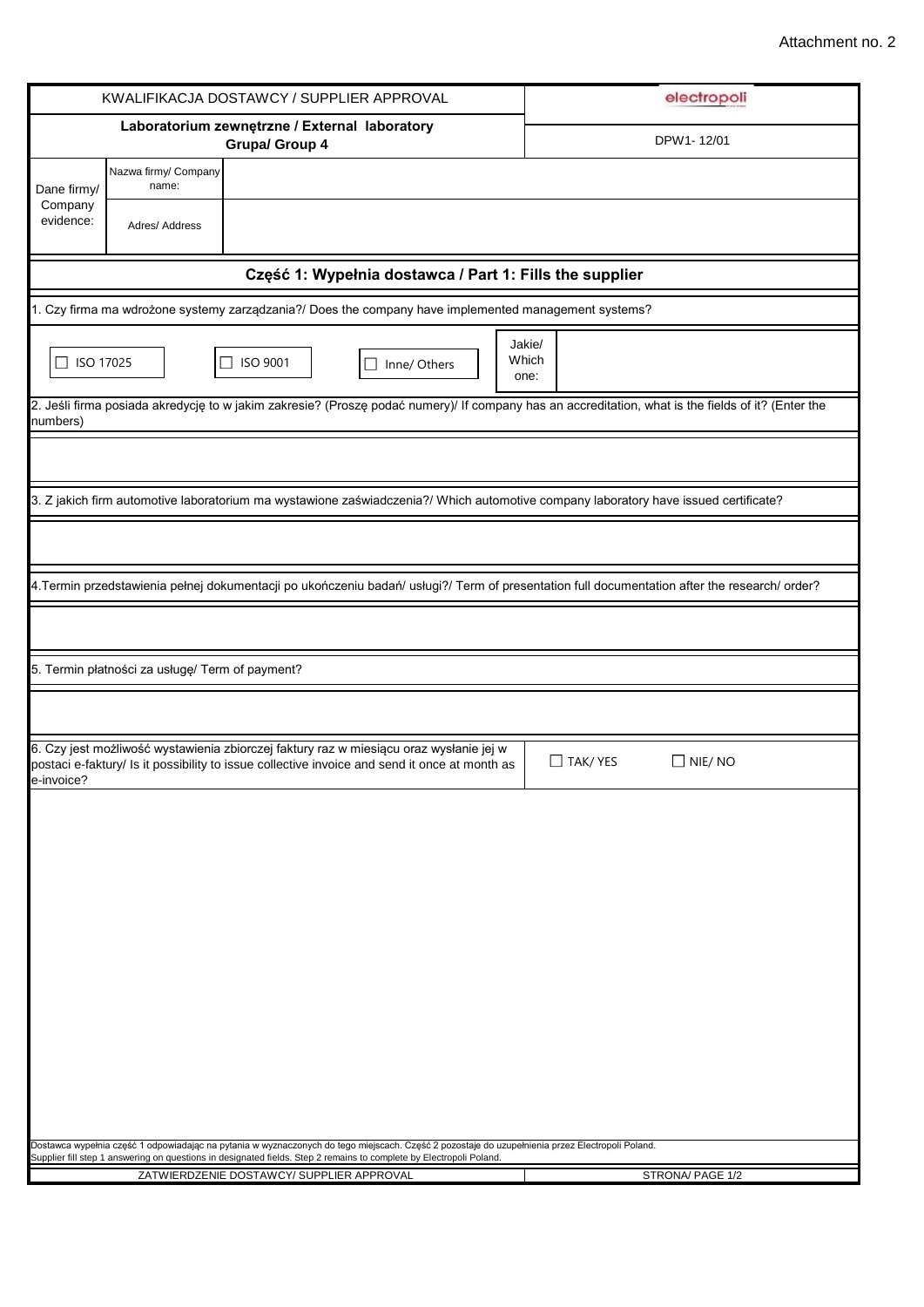|                                                                                                                   |                                                                                                                                                                                                                                                                                                               | Część 2: Wypełnia Electropoli Poland                                                                                                                                                                                                                                                                                                                    |                                  |            |                  |              |                                         |
|-------------------------------------------------------------------------------------------------------------------|---------------------------------------------------------------------------------------------------------------------------------------------------------------------------------------------------------------------------------------------------------------------------------------------------------------|---------------------------------------------------------------------------------------------------------------------------------------------------------------------------------------------------------------------------------------------------------------------------------------------------------------------------------------------------------|----------------------------------|------------|------------------|--------------|-----------------------------------------|
|                                                                                                                   |                                                                                                                                                                                                                                                                                                               |                                                                                                                                                                                                                                                                                                                                                         |                                  |            |                  |              | Analiza ryzyka                          |
| Pytanie/ Question                                                                                                 | Punkty do<br>uzyskania/ Point to                                                                                                                                                                                                                                                                              | Szczegóły wymagań:<br>Requirements details:                                                                                                                                                                                                                                                                                                             | Uzyskane punkty<br>Obtain points | Suma/Total | Uwagi/ Comments: | Ryzyko/ risk | Podjęte działania:<br>Taken actions:    |
| 1                                                                                                                 | 4                                                                                                                                                                                                                                                                                                             | 4 pkt/points- Firma posiada certyfikat ISO 17025 oraz ISO 9001/ Company has ISO 17025<br>and ISO 9001 certificate;<br>3 pkt/ points- Firma posiada certyfikat ISO17025/ Company have ISO 17025 certificate;<br>2 pkt/ points- Firma posiada certyfikat ISO 9001/ Company has ISO 9001 certificate;<br>1 pkt/ point- Inne certyfikaty/ Others certicates |                                  |            |                  |              |                                         |
| 2                                                                                                                 | 4                                                                                                                                                                                                                                                                                                             | 1 pkt/ point- firma posiada akredytację                                                                                                                                                                                                                                                                                                                 |                                  |            |                  |              |                                         |
| 3                                                                                                                 | 2 pkt/ points- Firma ma wystawione zaświadczenia z 3 i więcej firm automotive/ Company<br>has issued certifate from more than 3 automotive companies;<br>2<br>1 pkt/ point- Firma ma wystawione zaświadczenia z mniej niż 3 firm automotive/ Company<br>has issued certifate less than 3 automotive companies |                                                                                                                                                                                                                                                                                                                                                         |                                  |            |                  |              |                                         |
| 3 pkt/ points- $\leq$ 4 dni/days;<br>2 pkt/ points- $\leq 10$ dni/days;<br>4<br>3<br>1 pkt/ point- > 10 dni/ days |                                                                                                                                                                                                                                                                                                               |                                                                                                                                                                                                                                                                                                                                                         |                                  |            |                  |              |                                         |
| 5                                                                                                                 | 3                                                                                                                                                                                                                                                                                                             | 3 pkt/points- $\geq 60$ dni/days;<br>2 pkt/ points- $\geq 30$ dni/days;<br>1 pkt/ point- < 30 dni/ days                                                                                                                                                                                                                                                 |                                  |            |                  |              |                                         |
| 6                                                                                                                 | -1                                                                                                                                                                                                                                                                                                            | 1 pkt/ point- Tak / Yes                                                                                                                                                                                                                                                                                                                                 |                                  |            |                  |              |                                         |
|                                                                                                                   |                                                                                                                                                                                                                                                                                                               | ZATWIERDZONY<br>NIEZATWIERDZONY                                                                                                                                                                                                                                                                                                                         |                                  |            |                  |              | Rodzaj nadzoru:<br>Type of supervision: |
| Dostawca                                                                                                          | Supplier approve<br>zatwierdzony/                                                                                                                                                                                                                                                                             | ZATWIERDZONY, WYMAGA NADZORU / APPROVE, REQUIRE SUPERVISION                                                                                                                                                                                                                                                                                             |                                  |            |                  |              |                                         |
|                                                                                                                   | Podpis osoby zatwierdzającej dostawcę/ Sign of responsibility person<br>Data zatwierdzenia/ Date of approval                                                                                                                                                                                                  |                                                                                                                                                                                                                                                                                                                                                         |                                  |            |                  |              |                                         |
|                                                                                                                   |                                                                                                                                                                                                                                                                                                               |                                                                                                                                                                                                                                                                                                                                                         |                                  |            |                  |              |                                         |
|                                                                                                                   |                                                                                                                                                                                                                                                                                                               | Dostawca wypełnia część 1 odpowiadając na pytania w wyznaczonych do tego miejscach. Część 2 pozostaje do uzupełnienia przez Electropoli Poland.<br>Supplier fill step 1 answering on questions in designated fields. Step 2 remains to complete by Electropoli Poland.                                                                                  |                                  |            |                  |              |                                         |
|                                                                                                                   |                                                                                                                                                                                                                                                                                                               | ZATWIERDZENIE DOSTAWCY/ SUPPLIER APPROVAL                                                                                                                                                                                                                                                                                                               |                                  |            |                  |              | STRONA/ PAGE 2/2                        |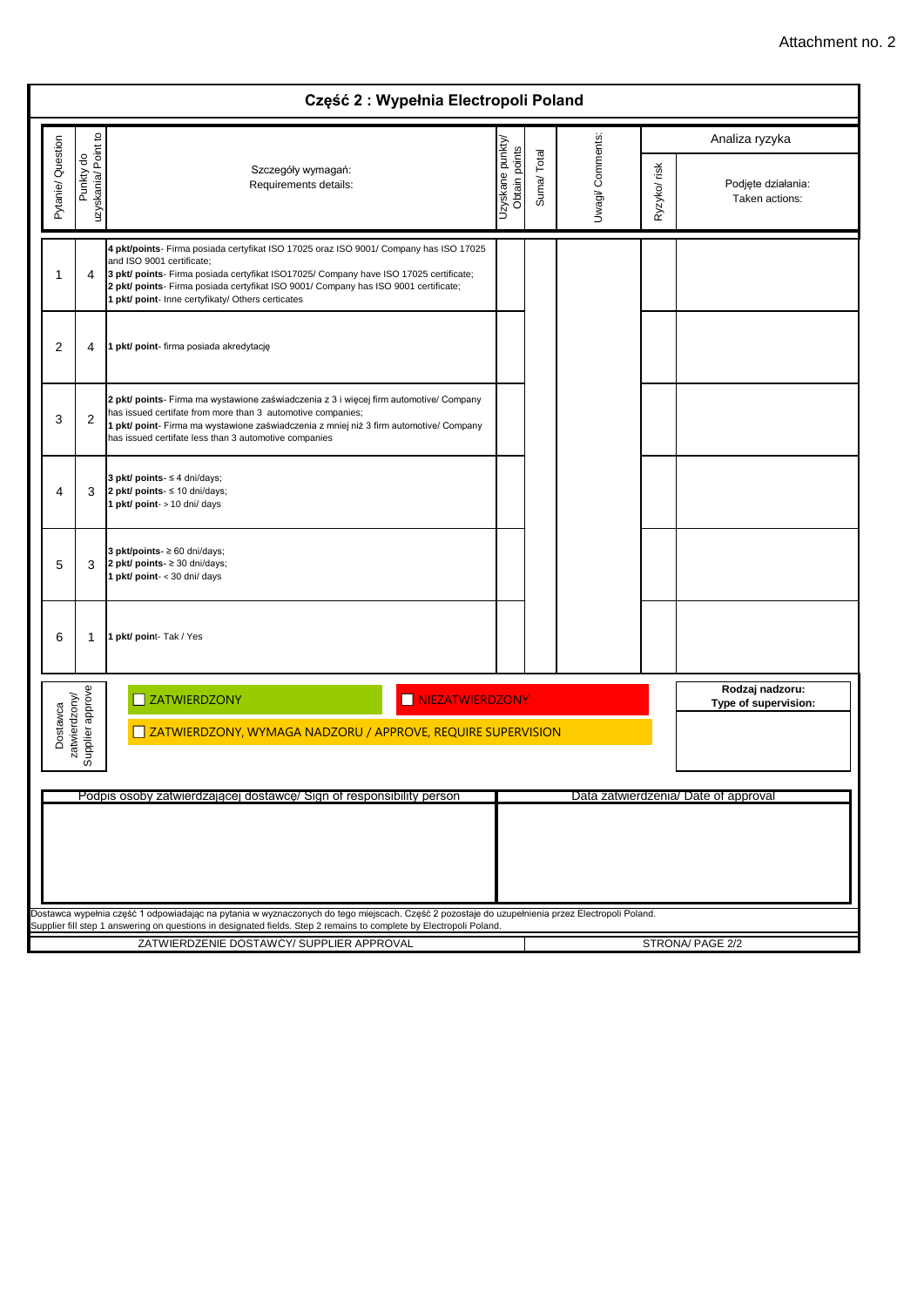|                      |                                       | KWALIFIKACJA DOSTAWCY / SUPPLIER APPROVAL                                                                                                                                                           |              |                                  | electropoli                                                                                                                                     |
|----------------------|---------------------------------------|-----------------------------------------------------------------------------------------------------------------------------------------------------------------------------------------------------|--------------|----------------------------------|-------------------------------------------------------------------------------------------------------------------------------------------------|
|                      |                                       | Oprzyrządowanie produkcyjne/ Production equipment<br>Grupa/ Group 5                                                                                                                                 |              |                                  | DPW1-13/02                                                                                                                                      |
| Dane firmy/          | Nazwa firmy/<br>Company name:         |                                                                                                                                                                                                     |              |                                  |                                                                                                                                                 |
| Company<br>evidence: | Adres/ Address                        |                                                                                                                                                                                                     |              |                                  |                                                                                                                                                 |
|                      |                                       | Część 1: Wypełnia dostawca/ Part 1: Fills the supplier                                                                                                                                              |              |                                  |                                                                                                                                                 |
|                      |                                       | 1. Czy firma ma wdrożone systemy zarządzania/ Does the company have implemented management systems?                                                                                                 |              |                                  |                                                                                                                                                 |
| ISO 14001            | IATF 16949                            | <b>ISO 9001</b>                                                                                                                                                                                     | Inne/ Others | Jakie/ Which one                 |                                                                                                                                                 |
|                      | 2. Termin płatności/ Term of payment? |                                                                                                                                                                                                     |              |                                  |                                                                                                                                                 |
|                      |                                       |                                                                                                                                                                                                     |              |                                  |                                                                                                                                                 |
|                      |                                       | 3. Oprzyrządowanie produkcyjne, asortyment i profil firmy/ Production equipment, assortment and company profile?                                                                                    |              |                                  |                                                                                                                                                 |
|                      |                                       |                                                                                                                                                                                                     |              | Rodzaj firmy /<br>Company type : | $\Box$ handlowa/ trading<br>$\Box$ produkcyjna/ manufacturing                                                                                   |
|                      |                                       | 4. Czy jest możliwość wystawienia zbiorczej faktury raz w miesiącu oraz wysłanie jej w postaci<br>e-faktury?/ Is it possibility to issue collective invoice and send it once at month as e-invoice? |              |                                  | $\Box$ NIE / NO<br>$\Box$ TAK / YES                                                                                                             |
|                      |                                       | 5. Czy firma ma możliwość tworzenia i dostarczenia rysunków technicznych w formacie .dwg?/<br>Does company has possibility to create and deliver technical drawing in .dwg?                         |              |                                  | $\Box$ TAK / YES<br>$\Box$ NIE / NO                                                                                                             |
|                      |                                       | 6. Czy firma zapewnia transport wyrobów?/ Does company guarnteed transport?                                                                                                                         |              |                                  | $\Box$ TAK / YES<br>$\Box$ NIE / NO                                                                                                             |
|                      |                                       |                                                                                                                                                                                                     |              |                                  |                                                                                                                                                 |
|                      |                                       | Supplier fill step 1 answering on questions in designated fields. Step 2 remains to complete by Electropoli Poland.                                                                                 |              |                                  | Dostawca wypełnia część 1 odpowiadając na pytania w wyznaczonych do tego miejscach. Część 2 pozostaje do uzupełnienia przez Electropoli Poland. |
|                      |                                       | ZATWIERDZENIE DOSTAWCY/ SUPPLIER APPROVAL                                                                                                                                                           |              |                                  | STRONA / PAGE 1/2                                                                                                                               |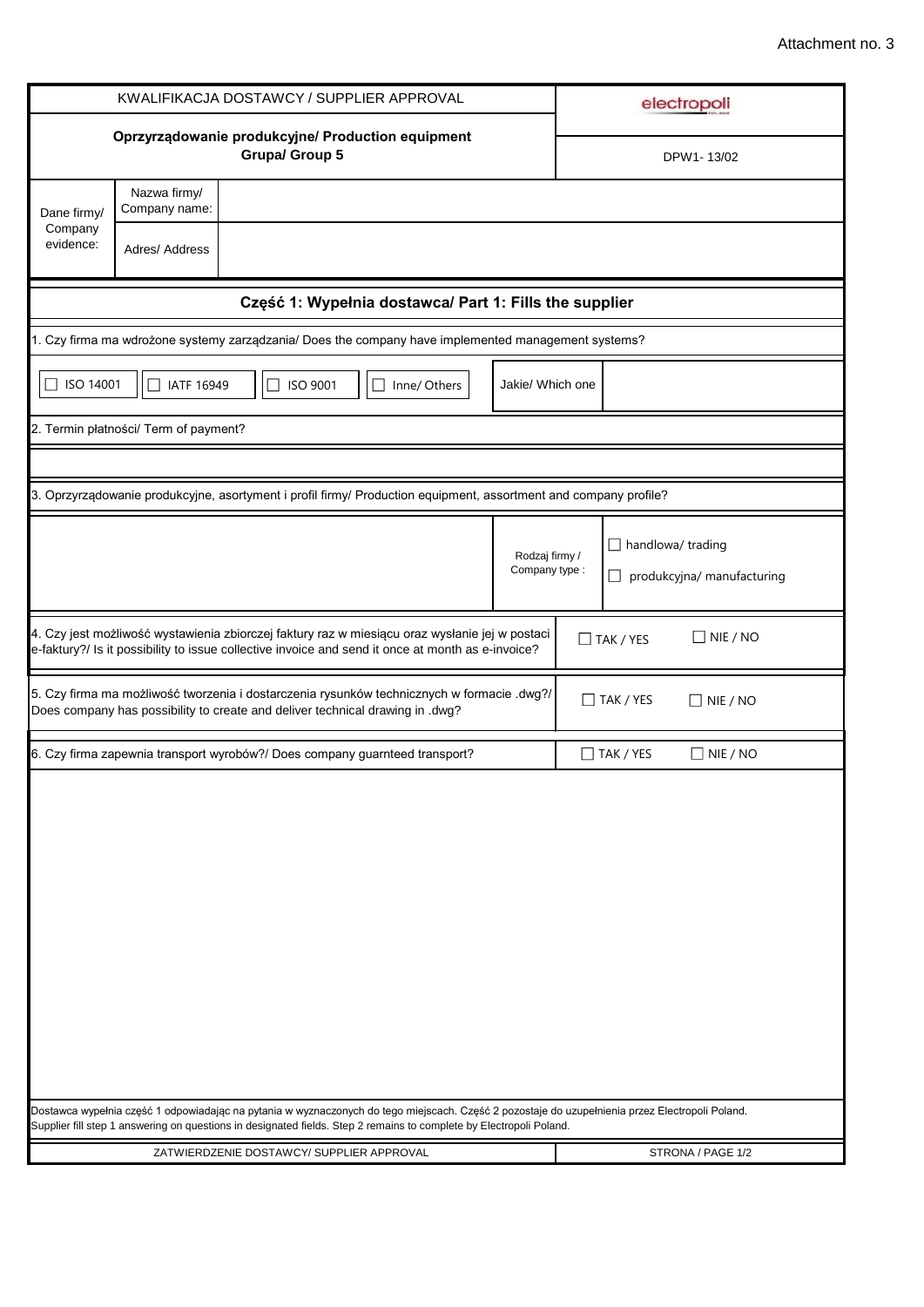|                                                                                                                |                                                | Część 2: Wypełnia Electropoli Poland/ Part 2: Fill the Electropoli Poland                                                                                                                                                                                                                                                                                                                                                                                                                                                                                  |                                   |            |                 |              |                                         |  |  |
|----------------------------------------------------------------------------------------------------------------|------------------------------------------------|------------------------------------------------------------------------------------------------------------------------------------------------------------------------------------------------------------------------------------------------------------------------------------------------------------------------------------------------------------------------------------------------------------------------------------------------------------------------------------------------------------------------------------------------------------|-----------------------------------|------------|-----------------|--------------|-----------------------------------------|--|--|
|                                                                                                                |                                                |                                                                                                                                                                                                                                                                                                                                                                                                                                                                                                                                                            |                                   |            |                 |              | Analiza ryzyka                          |  |  |
| Pytanie/ Question                                                                                              | Punkty do uzyskania/<br>Point to get           | Szczegóły wymagań:<br>Requirements details:                                                                                                                                                                                                                                                                                                                                                                                                                                                                                                                | Uzyskane punkty/<br>Obtain points | Suma/Total | Uwagi/ Comments | Ryzyko/ risk | Podjęte działania:<br>Taken actions:    |  |  |
|                                                                                                                | 5                                              | 5 pkt/points- Firma posiada certyfikat IATF 16949 oraz 14001/<br>Company has IATF 16949 and 14001 certificate;<br>4 pkt/points- Firma posiada certyfikat IATF 16949 lub firma<br>posiada certyfikat ISO 9001 oraz 14001/ Company has IATF 16949<br>certificate or company has ISO 9001 and 14001 certificate;<br>3 pkt/ points- Firma posiada certyfikat ISO 9001/ Company has<br>ISO 9001 certyficate;<br>2 pkt/ points- Firma posiada certyfikat ISO 14001/ Company has<br>ISO 14001 certificate;<br>1-2 pkt/ point- Inne certyfikaty/ Others certicates |                                   |            |                 |              |                                         |  |  |
| 2                                                                                                              | 3                                              | 3 pkt/points- $\geq 60$ dni/days;<br>2 pkt/ points- $\geq$ 30 dni/days;<br>1 pkt/ point- < 30 dni/ days                                                                                                                                                                                                                                                                                                                                                                                                                                                    |                                   |            |                 |              |                                         |  |  |
| 3                                                                                                              | 4                                              | 4 pkt/ points- 100% spełnionych oczekiwań/ Met expectations in<br>100%:<br>3 pkt/ points- 75% spełnionych oczekiwań/ Met expectations in<br>75%;<br>2 pkt/ points- 50% spełnionych oczekiwań/ Met expectations in<br>50%;<br>1 pkt/ point- 25% spełnionych oczekiwań/ Met expectations in 25%                                                                                                                                                                                                                                                              |                                   |            |                 |              |                                         |  |  |
| 4                                                                                                              | 1                                              | 1 pkt/ point- Tak/ Yes                                                                                                                                                                                                                                                                                                                                                                                                                                                                                                                                     |                                   |            |                 |              |                                         |  |  |
| 5                                                                                                              | 2                                              | 2 pkt/ points- Tak/ Yes                                                                                                                                                                                                                                                                                                                                                                                                                                                                                                                                    |                                   |            |                 |              |                                         |  |  |
| 6                                                                                                              | $\overline{2}$                                 | 2 pkt/ points-Tak/ Yes                                                                                                                                                                                                                                                                                                                                                                                                                                                                                                                                     |                                   |            |                 |              |                                         |  |  |
|                                                                                                                | zatwierdzony/ Supplier<br>Dostawca<br>approval | <b>NEXT ZATWIERDZONY / APPROVE</b><br>NIEZATWIERDZONY / NOT APPROVE<br>ZATWIERDZONY, WYMAGA NADZORU / APPROVE, REQUIRE SUPERVISION                                                                                                                                                                                                                                                                                                                                                                                                                         |                                   |            |                 |              | Rodzaj nadzoru/<br>Type of supervision: |  |  |
| Podpis osoby zatwierdzającej dostawcę / Sign of responsibility person<br>DATA ZATWIERDZENIA / DATE OF APPROVAL |                                                |                                                                                                                                                                                                                                                                                                                                                                                                                                                                                                                                                            |                                   |            |                 |              |                                         |  |  |
|                                                                                                                |                                                |                                                                                                                                                                                                                                                                                                                                                                                                                                                                                                                                                            |                                   |            |                 |              |                                         |  |  |
|                                                                                                                |                                                | Dostawca wypełnia część 1 odpowiadając na pytania w wyznaczonych do tego miejscach. Część 2 pozostaje do uzupełnienia przez Electropoli Poland.<br>Supplier fill step 1 answering on questions in designated fields. Step 2 remains to complete by Electropoli Poland.                                                                                                                                                                                                                                                                                     |                                   |            |                 |              |                                         |  |  |
|                                                                                                                |                                                | ZATWIERDZENIE DOSTAWCY/ SUPPLIER APPROVAL                                                                                                                                                                                                                                                                                                                                                                                                                                                                                                                  |                                   |            |                 |              | STRONA / PAGE 2/2                       |  |  |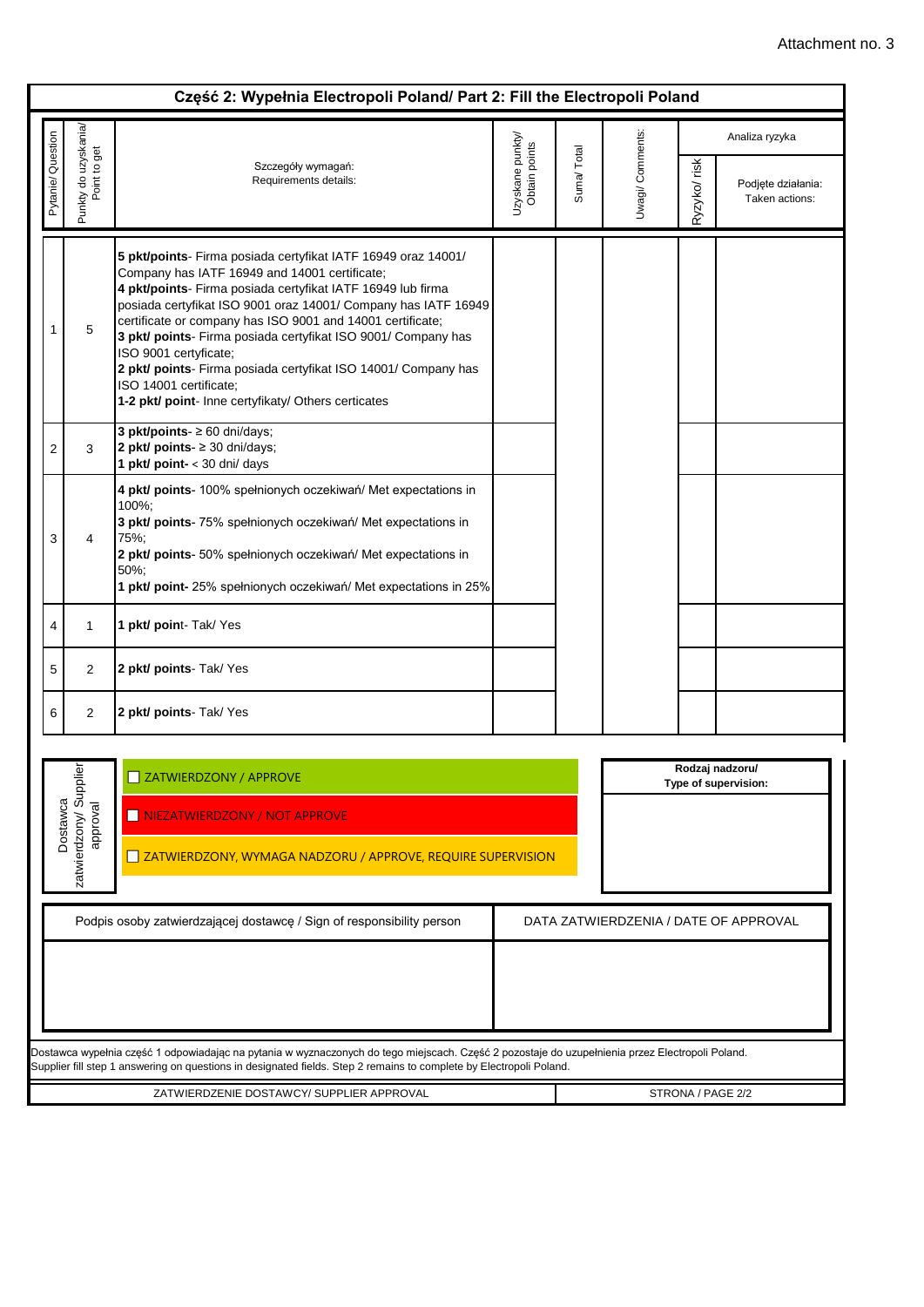|                                                                                                                                                                                                                                                                                                                                                                                                                                                                                                                                                                                                                                                                                                                                                                                                                                                                                                                                                                                                                                                                                                                                                                                                                                                                                                                                                                                                                                                                                                                                           |                               | KWALIFIKACJA DOSTAWCY / SUPPLIER APPROVAL    | electropoli                     |
|-------------------------------------------------------------------------------------------------------------------------------------------------------------------------------------------------------------------------------------------------------------------------------------------------------------------------------------------------------------------------------------------------------------------------------------------------------------------------------------------------------------------------------------------------------------------------------------------------------------------------------------------------------------------------------------------------------------------------------------------------------------------------------------------------------------------------------------------------------------------------------------------------------------------------------------------------------------------------------------------------------------------------------------------------------------------------------------------------------------------------------------------------------------------------------------------------------------------------------------------------------------------------------------------------------------------------------------------------------------------------------------------------------------------------------------------------------------------------------------------------------------------------------------------|-------------------------------|----------------------------------------------|---------------------------------|
|                                                                                                                                                                                                                                                                                                                                                                                                                                                                                                                                                                                                                                                                                                                                                                                                                                                                                                                                                                                                                                                                                                                                                                                                                                                                                                                                                                                                                                                                                                                                           |                               | Przewoźnik/ Carrier<br><b>Grupa/ Group 6</b> | DPW1-14/01                      |
| Dane firmy/                                                                                                                                                                                                                                                                                                                                                                                                                                                                                                                                                                                                                                                                                                                                                                                                                                                                                                                                                                                                                                                                                                                                                                                                                                                                                                                                                                                                                                                                                                                               | Nazwa firmy/<br>Company name: |                                              |                                 |
| evidence :                                                                                                                                                                                                                                                                                                                                                                                                                                                                                                                                                                                                                                                                                                                                                                                                                                                                                                                                                                                                                                                                                                                                                                                                                                                                                                                                                                                                                                                                                                                                | Adres/ Address                |                                              |                                 |
|                                                                                                                                                                                                                                                                                                                                                                                                                                                                                                                                                                                                                                                                                                                                                                                                                                                                                                                                                                                                                                                                                                                                                                                                                                                                                                                                                                                                                                                                                                                                           |                               |                                              |                                 |
|                                                                                                                                                                                                                                                                                                                                                                                                                                                                                                                                                                                                                                                                                                                                                                                                                                                                                                                                                                                                                                                                                                                                                                                                                                                                                                                                                                                                                                                                                                                                           |                               |                                              |                                 |
|                                                                                                                                                                                                                                                                                                                                                                                                                                                                                                                                                                                                                                                                                                                                                                                                                                                                                                                                                                                                                                                                                                                                                                                                                                                                                                                                                                                                                                                                                                                                           |                               |                                              |                                 |
|                                                                                                                                                                                                                                                                                                                                                                                                                                                                                                                                                                                                                                                                                                                                                                                                                                                                                                                                                                                                                                                                                                                                                                                                                                                                                                                                                                                                                                                                                                                                           |                               |                                              | $\Box$ TAK/YES<br>$\Box$ NIE/NO |
|                                                                                                                                                                                                                                                                                                                                                                                                                                                                                                                                                                                                                                                                                                                                                                                                                                                                                                                                                                                                                                                                                                                                                                                                                                                                                                                                                                                                                                                                                                                                           |                               |                                              |                                 |
|                                                                                                                                                                                                                                                                                                                                                                                                                                                                                                                                                                                                                                                                                                                                                                                                                                                                                                                                                                                                                                                                                                                                                                                                                                                                                                                                                                                                                                                                                                                                           |                               |                                              |                                 |
|                                                                                                                                                                                                                                                                                                                                                                                                                                                                                                                                                                                                                                                                                                                                                                                                                                                                                                                                                                                                                                                                                                                                                                                                                                                                                                                                                                                                                                                                                                                                           |                               |                                              |                                 |
|                                                                                                                                                                                                                                                                                                                                                                                                                                                                                                                                                                                                                                                                                                                                                                                                                                                                                                                                                                                                                                                                                                                                                                                                                                                                                                                                                                                                                                                                                                                                           |                               |                                              |                                 |
|                                                                                                                                                                                                                                                                                                                                                                                                                                                                                                                                                                                                                                                                                                                                                                                                                                                                                                                                                                                                                                                                                                                                                                                                                                                                                                                                                                                                                                                                                                                                           |                               |                                              |                                 |
|                                                                                                                                                                                                                                                                                                                                                                                                                                                                                                                                                                                                                                                                                                                                                                                                                                                                                                                                                                                                                                                                                                                                                                                                                                                                                                                                                                                                                                                                                                                                           |                               |                                              |                                 |
|                                                                                                                                                                                                                                                                                                                                                                                                                                                                                                                                                                                                                                                                                                                                                                                                                                                                                                                                                                                                                                                                                                                                                                                                                                                                                                                                                                                                                                                                                                                                           |                               |                                              |                                 |
|                                                                                                                                                                                                                                                                                                                                                                                                                                                                                                                                                                                                                                                                                                                                                                                                                                                                                                                                                                                                                                                                                                                                                                                                                                                                                                                                                                                                                                                                                                                                           |                               |                                              | $\Box$ Inne/ Others             |
|                                                                                                                                                                                                                                                                                                                                                                                                                                                                                                                                                                                                                                                                                                                                                                                                                                                                                                                                                                                                                                                                                                                                                                                                                                                                                                                                                                                                                                                                                                                                           |                               |                                              |                                 |
|                                                                                                                                                                                                                                                                                                                                                                                                                                                                                                                                                                                                                                                                                                                                                                                                                                                                                                                                                                                                                                                                                                                                                                                                                                                                                                                                                                                                                                                                                                                                           |                               |                                              |                                 |
|                                                                                                                                                                                                                                                                                                                                                                                                                                                                                                                                                                                                                                                                                                                                                                                                                                                                                                                                                                                                                                                                                                                                                                                                                                                                                                                                                                                                                                                                                                                                           |                               |                                              |                                 |
|                                                                                                                                                                                                                                                                                                                                                                                                                                                                                                                                                                                                                                                                                                                                                                                                                                                                                                                                                                                                                                                                                                                                                                                                                                                                                                                                                                                                                                                                                                                                           |                               |                                              | $\Box$ TAK/YES<br>$\Box$ NIE/NO |
|                                                                                                                                                                                                                                                                                                                                                                                                                                                                                                                                                                                                                                                                                                                                                                                                                                                                                                                                                                                                                                                                                                                                                                                                                                                                                                                                                                                                                                                                                                                                           |                               |                                              |                                 |
|                                                                                                                                                                                                                                                                                                                                                                                                                                                                                                                                                                                                                                                                                                                                                                                                                                                                                                                                                                                                                                                                                                                                                                                                                                                                                                                                                                                                                                                                                                                                           |                               |                                              |                                 |
|                                                                                                                                                                                                                                                                                                                                                                                                                                                                                                                                                                                                                                                                                                                                                                                                                                                                                                                                                                                                                                                                                                                                                                                                                                                                                                                                                                                                                                                                                                                                           |                               |                                              |                                 |
| Company<br>Część 1: Wypełnia dostawca/ Part 1: Fills the supplier<br>1. Termin płatności/ Term of payment?<br>2. Czy jest możliwość wystawienia zbiorczej faktury raz w miesiącu oraz wysłanie jej w postaci<br>e-faktury?/ Is it possibility to issue collective invoice and send it once at month as e-invoice?<br>3. Czy firma posiada ubezpieczenie OC? Na jaką kwotę?/ Does company has basic insurance and for what amount?<br>4. Czy firma posiada certyfikowany systemy zarządzania lub inne certyfikaty? - jakie?/ Does company have certicate management system or another<br>certicate? If yes specify which one.<br>5. Osoby kontaktowe (maks. 2)/ Contact person (max. 2)<br>1)<br> 2)<br>6. Tabor/ Car fleet<br>---------------------------------<br>Processors and processes and property and property of the property of the property of the property of the property of the property of the property of the property of the property of the property of the property of the pr<br>$\Box$ naczepy zwykłe/ normal semi-trailer<br>  □ naczepy typu Mega/ Mega semi-trailer<br>7. Czy firma posiada samochody z chłodnią oraz monitoring temparatur (dotyczy transportów ADR)?/ Does company have cars with special cooler and<br>temperature monitoring (applies to ADR transport)?<br>8. Czy firma udostępni samochód zastępczy w razie uszkodzenia pojazdu dedykowanego?/<br>Does company will make car available in case of damage dedicated vehicle?<br>ZATWIERDZENIE DOSTAWCY/ SUPPLIER APPROVAL<br>STRONA / PAGE 1/2 |                               |                                              |                                 |
|                                                                                                                                                                                                                                                                                                                                                                                                                                                                                                                                                                                                                                                                                                                                                                                                                                                                                                                                                                                                                                                                                                                                                                                                                                                                                                                                                                                                                                                                                                                                           |                               |                                              |                                 |
|                                                                                                                                                                                                                                                                                                                                                                                                                                                                                                                                                                                                                                                                                                                                                                                                                                                                                                                                                                                                                                                                                                                                                                                                                                                                                                                                                                                                                                                                                                                                           |                               |                                              |                                 |
|                                                                                                                                                                                                                                                                                                                                                                                                                                                                                                                                                                                                                                                                                                                                                                                                                                                                                                                                                                                                                                                                                                                                                                                                                                                                                                                                                                                                                                                                                                                                           |                               |                                              |                                 |
|                                                                                                                                                                                                                                                                                                                                                                                                                                                                                                                                                                                                                                                                                                                                                                                                                                                                                                                                                                                                                                                                                                                                                                                                                                                                                                                                                                                                                                                                                                                                           |                               |                                              |                                 |
|                                                                                                                                                                                                                                                                                                                                                                                                                                                                                                                                                                                                                                                                                                                                                                                                                                                                                                                                                                                                                                                                                                                                                                                                                                                                                                                                                                                                                                                                                                                                           |                               |                                              |                                 |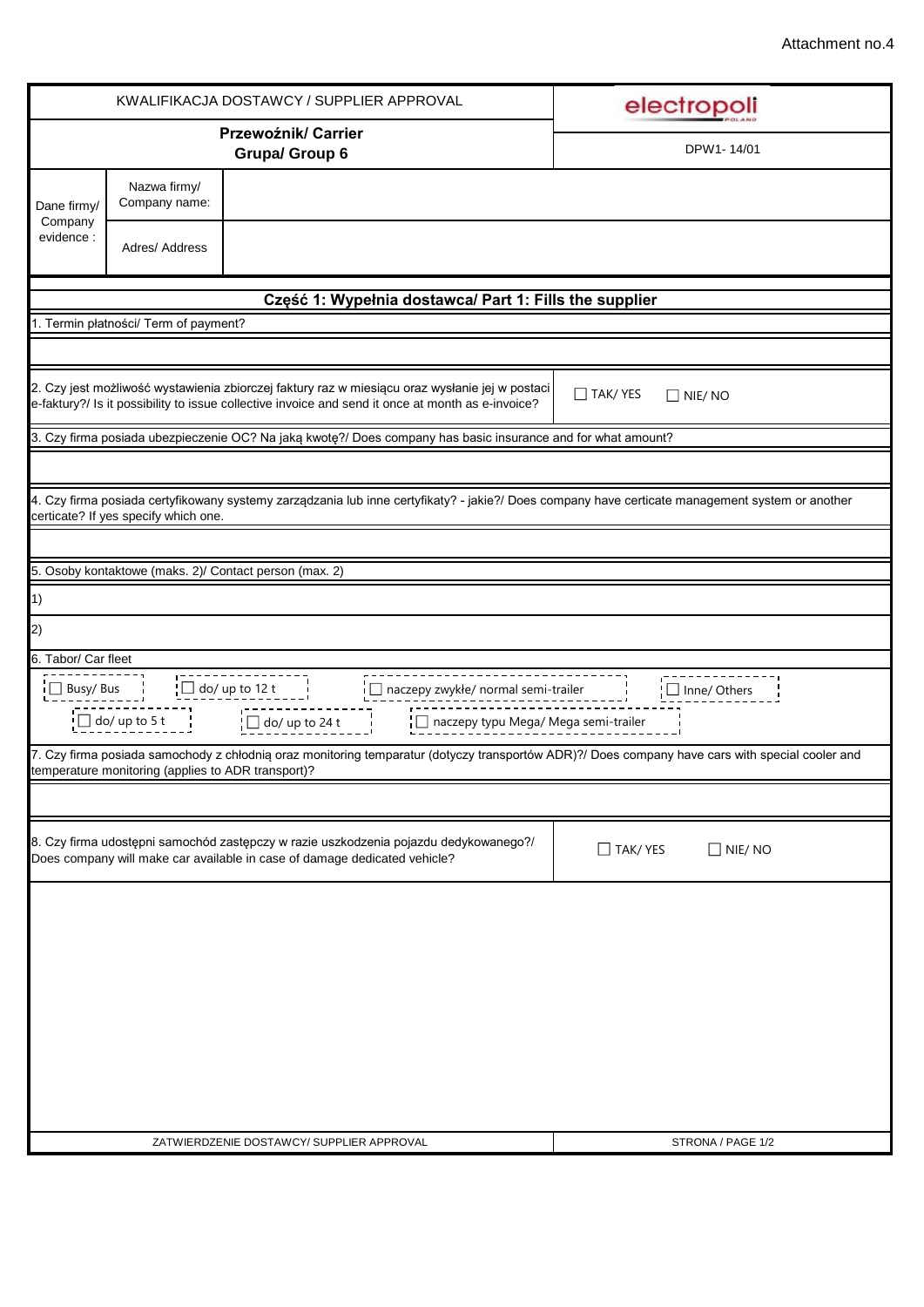| Przewoźnik/ Carrier<br>Część 2: Wypełnia Electropoli Poland/ Part 2: Fill the Electropoli Poland<br>ouzyskania/<br>t to get<br>Uwagi/ Comments:<br>Pytanie/ Question<br>Uzyskane punkty/<br>Analiza ryzyka<br>Obtain points<br>Suma/Total<br>Ryzyko/ risk<br>Szczegóły wymagań:<br>Punkty do u<br>Requirements details:<br>Podjęte działania:<br>Taken actions:<br>3 pkt/ points- $\geq 60$ dni/ days;<br>3<br>2 pkt/ points- $\geq$ 30 dni/ days;<br>1<br>1 $pkt/$ point- < 30 dni/ days<br>1 pkt/ point- Tak/ Yes<br>2<br>$\mathbf{1}$<br>4 pkt/ points- ≥1 000 000 PLN;<br>3 pkt/ points- ≥ 500 000 PLN;<br>4<br>3<br>2 pkt/ point- < 500 000 PLN and ≥ 300 000 PLN;<br>1 pkt/ point- < 300 000 PLN<br>2 pkt/ points- Firma posiada certyfikat ISO 9001 oraz 28000/<br>Company has ISO 9001 and 28000 certificate;<br>2<br>4<br>1 pkt/ point- Firma posiada certyfikat ISO 9001 lub 28000 lub inne/<br>Company has ISO 9001 or 28000 certificate or anothers<br>2 pkt/ points- Firma sprecyzuje osoby do kontaktu/ Company clarify<br>2<br>5<br>contact person<br>5 pkt/ points- Firma posiada 6 i więcej typów samochodów/<br>Company has 6 and more types of cars;<br>4 pkt/ points- Firma posiada 5 typów samochodów/ Company has 5<br>types of cars;<br>3 pkt/ points- Firma posiada 4 typów samochodów/ Company has 4<br>5<br>6<br>types of cars;<br>2 pkt/points- Firma posiada 3 typów samochodów/ Company has 3<br>types of cars;<br>1 pkt/ points- Firma posiada 2 typów samochodów/ Company has 2<br>types of cars<br>2 pkt/ points- Firma posiada samochody z chłodnią i monitoring<br>temperatury/Company have cars with special cooler and temperature<br>monitoring;<br>2<br>7<br>1 pkt/ points- Firma posiada samochody z chłodnią lub monitoring<br>temperatury/Company have cars with special cooler or temperature<br>monitoring<br>2 pkt/ points- Tak/ Yes<br>$\overline{2}$<br>8<br>Rodzaj nadzoru<br>ZATWIERDZONY / APPROVE<br>$\overline{\phantom{a}}$<br>Supplier approve<br>zatwierdzony/<br>Type of supervision:<br>Dostawca<br>NIEZATWIERDZONY / NOT APPROVE<br>ZATWIERDZONY, WYMAGA NADZORU / APPROVE, REQUIRE SUPERVISION<br>Podpis osoby zatwierdzającej dostawcę / Sign of responsibility person<br>Data zatwierdzenia / Date of approval<br>Dostawca wypełnia część 1 odpowiadając na pytania w wyznaczonych do tego miejscach. Część 2 pozostaje do uzupełnienia przez Electropoli Poland.<br>Supplier fill step 1 answering on questions in designated fields. Step 2 remains to complete by Electropoli Poland.<br>STRONA / PAGE 2/2 |  | ZATWIERDZENIE DOSTAWCY/SUPPLIER APPROVAL  |  |  | electropoli |
|---------------------------------------------------------------------------------------------------------------------------------------------------------------------------------------------------------------------------------------------------------------------------------------------------------------------------------------------------------------------------------------------------------------------------------------------------------------------------------------------------------------------------------------------------------------------------------------------------------------------------------------------------------------------------------------------------------------------------------------------------------------------------------------------------------------------------------------------------------------------------------------------------------------------------------------------------------------------------------------------------------------------------------------------------------------------------------------------------------------------------------------------------------------------------------------------------------------------------------------------------------------------------------------------------------------------------------------------------------------------------------------------------------------------------------------------------------------------------------------------------------------------------------------------------------------------------------------------------------------------------------------------------------------------------------------------------------------------------------------------------------------------------------------------------------------------------------------------------------------------------------------------------------------------------------------------------------------------------------------------------------------------------------------------------------------------------------------------------------------------------------------------------------------------------------------------------------------------------------------------------------------------------------------------------------------------------------------------------------------------------------------------------------------------------------------------------------------------------------------------------------------------------------------------------------------------------|--|-------------------------------------------|--|--|-------------|
|                                                                                                                                                                                                                                                                                                                                                                                                                                                                                                                                                                                                                                                                                                                                                                                                                                                                                                                                                                                                                                                                                                                                                                                                                                                                                                                                                                                                                                                                                                                                                                                                                                                                                                                                                                                                                                                                                                                                                                                                                                                                                                                                                                                                                                                                                                                                                                                                                                                                                                                                                                           |  |                                           |  |  |             |
|                                                                                                                                                                                                                                                                                                                                                                                                                                                                                                                                                                                                                                                                                                                                                                                                                                                                                                                                                                                                                                                                                                                                                                                                                                                                                                                                                                                                                                                                                                                                                                                                                                                                                                                                                                                                                                                                                                                                                                                                                                                                                                                                                                                                                                                                                                                                                                                                                                                                                                                                                                           |  |                                           |  |  |             |
|                                                                                                                                                                                                                                                                                                                                                                                                                                                                                                                                                                                                                                                                                                                                                                                                                                                                                                                                                                                                                                                                                                                                                                                                                                                                                                                                                                                                                                                                                                                                                                                                                                                                                                                                                                                                                                                                                                                                                                                                                                                                                                                                                                                                                                                                                                                                                                                                                                                                                                                                                                           |  |                                           |  |  |             |
|                                                                                                                                                                                                                                                                                                                                                                                                                                                                                                                                                                                                                                                                                                                                                                                                                                                                                                                                                                                                                                                                                                                                                                                                                                                                                                                                                                                                                                                                                                                                                                                                                                                                                                                                                                                                                                                                                                                                                                                                                                                                                                                                                                                                                                                                                                                                                                                                                                                                                                                                                                           |  |                                           |  |  |             |
|                                                                                                                                                                                                                                                                                                                                                                                                                                                                                                                                                                                                                                                                                                                                                                                                                                                                                                                                                                                                                                                                                                                                                                                                                                                                                                                                                                                                                                                                                                                                                                                                                                                                                                                                                                                                                                                                                                                                                                                                                                                                                                                                                                                                                                                                                                                                                                                                                                                                                                                                                                           |  |                                           |  |  |             |
|                                                                                                                                                                                                                                                                                                                                                                                                                                                                                                                                                                                                                                                                                                                                                                                                                                                                                                                                                                                                                                                                                                                                                                                                                                                                                                                                                                                                                                                                                                                                                                                                                                                                                                                                                                                                                                                                                                                                                                                                                                                                                                                                                                                                                                                                                                                                                                                                                                                                                                                                                                           |  |                                           |  |  |             |
|                                                                                                                                                                                                                                                                                                                                                                                                                                                                                                                                                                                                                                                                                                                                                                                                                                                                                                                                                                                                                                                                                                                                                                                                                                                                                                                                                                                                                                                                                                                                                                                                                                                                                                                                                                                                                                                                                                                                                                                                                                                                                                                                                                                                                                                                                                                                                                                                                                                                                                                                                                           |  |                                           |  |  |             |
|                                                                                                                                                                                                                                                                                                                                                                                                                                                                                                                                                                                                                                                                                                                                                                                                                                                                                                                                                                                                                                                                                                                                                                                                                                                                                                                                                                                                                                                                                                                                                                                                                                                                                                                                                                                                                                                                                                                                                                                                                                                                                                                                                                                                                                                                                                                                                                                                                                                                                                                                                                           |  |                                           |  |  |             |
|                                                                                                                                                                                                                                                                                                                                                                                                                                                                                                                                                                                                                                                                                                                                                                                                                                                                                                                                                                                                                                                                                                                                                                                                                                                                                                                                                                                                                                                                                                                                                                                                                                                                                                                                                                                                                                                                                                                                                                                                                                                                                                                                                                                                                                                                                                                                                                                                                                                                                                                                                                           |  |                                           |  |  |             |
|                                                                                                                                                                                                                                                                                                                                                                                                                                                                                                                                                                                                                                                                                                                                                                                                                                                                                                                                                                                                                                                                                                                                                                                                                                                                                                                                                                                                                                                                                                                                                                                                                                                                                                                                                                                                                                                                                                                                                                                                                                                                                                                                                                                                                                                                                                                                                                                                                                                                                                                                                                           |  |                                           |  |  |             |
|                                                                                                                                                                                                                                                                                                                                                                                                                                                                                                                                                                                                                                                                                                                                                                                                                                                                                                                                                                                                                                                                                                                                                                                                                                                                                                                                                                                                                                                                                                                                                                                                                                                                                                                                                                                                                                                                                                                                                                                                                                                                                                                                                                                                                                                                                                                                                                                                                                                                                                                                                                           |  |                                           |  |  |             |
|                                                                                                                                                                                                                                                                                                                                                                                                                                                                                                                                                                                                                                                                                                                                                                                                                                                                                                                                                                                                                                                                                                                                                                                                                                                                                                                                                                                                                                                                                                                                                                                                                                                                                                                                                                                                                                                                                                                                                                                                                                                                                                                                                                                                                                                                                                                                                                                                                                                                                                                                                                           |  |                                           |  |  |             |
|                                                                                                                                                                                                                                                                                                                                                                                                                                                                                                                                                                                                                                                                                                                                                                                                                                                                                                                                                                                                                                                                                                                                                                                                                                                                                                                                                                                                                                                                                                                                                                                                                                                                                                                                                                                                                                                                                                                                                                                                                                                                                                                                                                                                                                                                                                                                                                                                                                                                                                                                                                           |  |                                           |  |  |             |
|                                                                                                                                                                                                                                                                                                                                                                                                                                                                                                                                                                                                                                                                                                                                                                                                                                                                                                                                                                                                                                                                                                                                                                                                                                                                                                                                                                                                                                                                                                                                                                                                                                                                                                                                                                                                                                                                                                                                                                                                                                                                                                                                                                                                                                                                                                                                                                                                                                                                                                                                                                           |  | ZATWIERDZENIE DOSTAWCY/ SUPPLIER APPROVAL |  |  |             |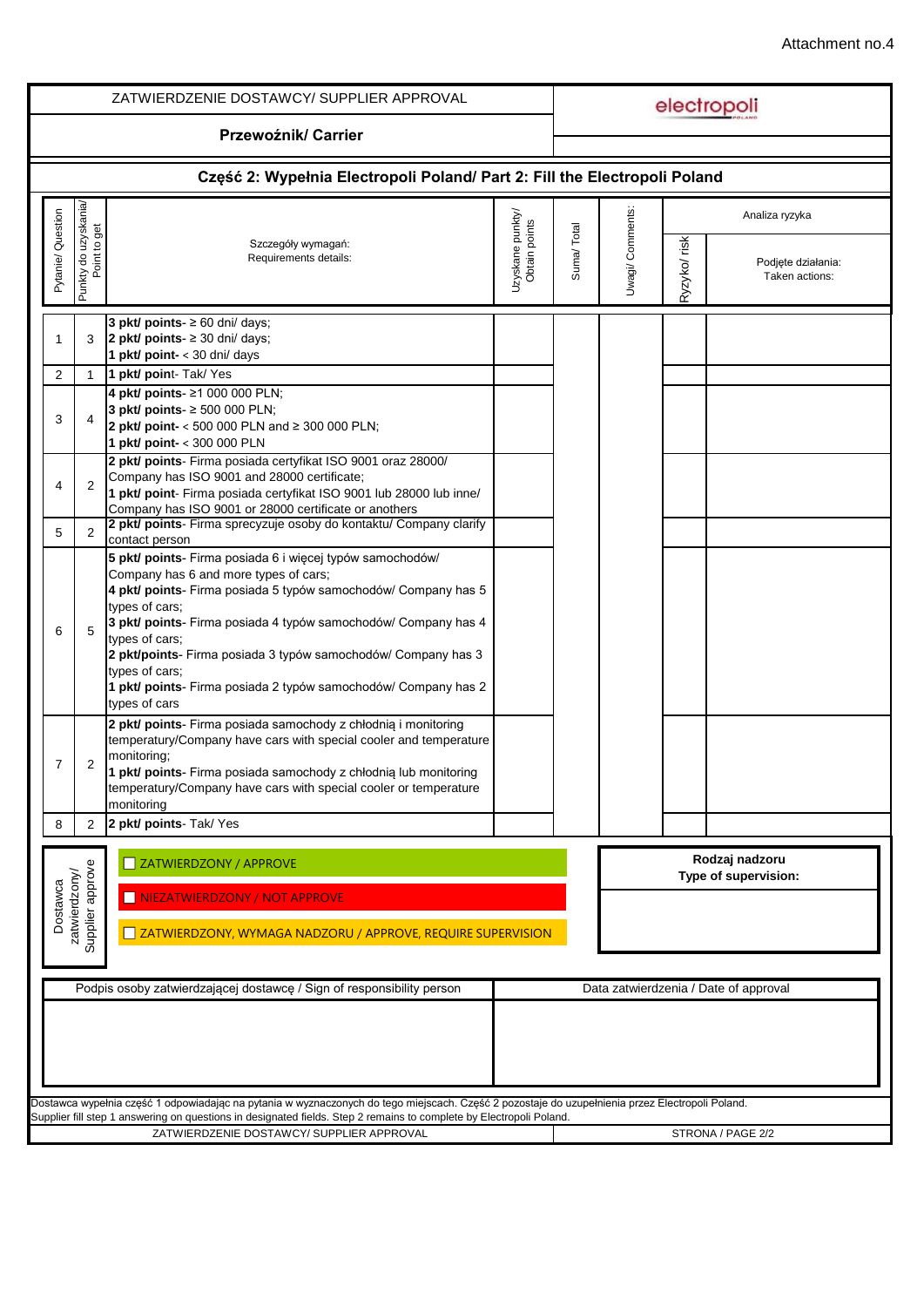|                                                                                                                                                                                                                                                                                                                                                                                                                                                                                                                                                                                                                                                                                                                                                                                                                                                                                                                                                                                                                                                                                                                                                                                                                                                                                                                                                       |                |                               |     | electropoli                                                  |
|-------------------------------------------------------------------------------------------------------------------------------------------------------------------------------------------------------------------------------------------------------------------------------------------------------------------------------------------------------------------------------------------------------------------------------------------------------------------------------------------------------------------------------------------------------------------------------------------------------------------------------------------------------------------------------------------------------------------------------------------------------------------------------------------------------------------------------------------------------------------------------------------------------------------------------------------------------------------------------------------------------------------------------------------------------------------------------------------------------------------------------------------------------------------------------------------------------------------------------------------------------------------------------------------------------------------------------------------------------|----------------|-------------------------------|-----|--------------------------------------------------------------|
|                                                                                                                                                                                                                                                                                                                                                                                                                                                                                                                                                                                                                                                                                                                                                                                                                                                                                                                                                                                                                                                                                                                                                                                                                                                                                                                                                       |                | Grupa / Group 7               |     | DPW1-15/02                                                   |
| Dane                                                                                                                                                                                                                                                                                                                                                                                                                                                                                                                                                                                                                                                                                                                                                                                                                                                                                                                                                                                                                                                                                                                                                                                                                                                                                                                                                  | Nazwa firmy/   |                               |     |                                                              |
| firmy/<br>Company<br>evidence                                                                                                                                                                                                                                                                                                                                                                                                                                                                                                                                                                                                                                                                                                                                                                                                                                                                                                                                                                                                                                                                                                                                                                                                                                                                                                                         | Adres/ Address |                               |     |                                                              |
|                                                                                                                                                                                                                                                                                                                                                                                                                                                                                                                                                                                                                                                                                                                                                                                                                                                                                                                                                                                                                                                                                                                                                                                                                                                                                                                                                       |                |                               |     |                                                              |
|                                                                                                                                                                                                                                                                                                                                                                                                                                                                                                                                                                                                                                                                                                                                                                                                                                                                                                                                                                                                                                                                                                                                                                                                                                                                                                                                                       |                |                               |     |                                                              |
|                                                                                                                                                                                                                                                                                                                                                                                                                                                                                                                                                                                                                                                                                                                                                                                                                                                                                                                                                                                                                                                                                                                                                                                                                                                                                                                                                       |                | □ IATF 16949<br>Inne / Others | one |                                                              |
|                                                                                                                                                                                                                                                                                                                                                                                                                                                                                                                                                                                                                                                                                                                                                                                                                                                                                                                                                                                                                                                                                                                                                                                                                                                                                                                                                       |                |                               |     |                                                              |
|                                                                                                                                                                                                                                                                                                                                                                                                                                                                                                                                                                                                                                                                                                                                                                                                                                                                                                                                                                                                                                                                                                                                                                                                                                                                                                                                                       |                |                               |     | $\Box$ handlowa/ trading<br>$\Box$ produkcyjna/manufacturing |
|                                                                                                                                                                                                                                                                                                                                                                                                                                                                                                                                                                                                                                                                                                                                                                                                                                                                                                                                                                                                                                                                                                                                                                                                                                                                                                                                                       |                |                               |     |                                                              |
|                                                                                                                                                                                                                                                                                                                                                                                                                                                                                                                                                                                                                                                                                                                                                                                                                                                                                                                                                                                                                                                                                                                                                                                                                                                                                                                                                       |                |                               |     |                                                              |
|                                                                                                                                                                                                                                                                                                                                                                                                                                                                                                                                                                                                                                                                                                                                                                                                                                                                                                                                                                                                                                                                                                                                                                                                                                                                                                                                                       |                |                               |     | $\Box$ NIE / NO                                              |
|                                                                                                                                                                                                                                                                                                                                                                                                                                                                                                                                                                                                                                                                                                                                                                                                                                                                                                                                                                                                                                                                                                                                                                                                                                                                                                                                                       |                |                               |     |                                                              |
|                                                                                                                                                                                                                                                                                                                                                                                                                                                                                                                                                                                                                                                                                                                                                                                                                                                                                                                                                                                                                                                                                                                                                                                                                                                                                                                                                       |                |                               |     |                                                              |
|                                                                                                                                                                                                                                                                                                                                                                                                                                                                                                                                                                                                                                                                                                                                                                                                                                                                                                                                                                                                                                                                                                                                                                                                                                                                                                                                                       |                |                               |     |                                                              |
|                                                                                                                                                                                                                                                                                                                                                                                                                                                                                                                                                                                                                                                                                                                                                                                                                                                                                                                                                                                                                                                                                                                                                                                                                                                                                                                                                       |                |                               |     |                                                              |
|                                                                                                                                                                                                                                                                                                                                                                                                                                                                                                                                                                                                                                                                                                                                                                                                                                                                                                                                                                                                                                                                                                                                                                                                                                                                                                                                                       |                |                               |     |                                                              |
|                                                                                                                                                                                                                                                                                                                                                                                                                                                                                                                                                                                                                                                                                                                                                                                                                                                                                                                                                                                                                                                                                                                                                                                                                                                                                                                                                       |                |                               |     | $\Box$ NIE / NO                                              |
|                                                                                                                                                                                                                                                                                                                                                                                                                                                                                                                                                                                                                                                                                                                                                                                                                                                                                                                                                                                                                                                                                                                                                                                                                                                                                                                                                       |                |                               |     |                                                              |
|                                                                                                                                                                                                                                                                                                                                                                                                                                                                                                                                                                                                                                                                                                                                                                                                                                                                                                                                                                                                                                                                                                                                                                                                                                                                                                                                                       |                |                               |     |                                                              |
|                                                                                                                                                                                                                                                                                                                                                                                                                                                                                                                                                                                                                                                                                                                                                                                                                                                                                                                                                                                                                                                                                                                                                                                                                                                                                                                                                       |                |                               |     |                                                              |
|                                                                                                                                                                                                                                                                                                                                                                                                                                                                                                                                                                                                                                                                                                                                                                                                                                                                                                                                                                                                                                                                                                                                                                                                                                                                                                                                                       |                |                               |     |                                                              |
|                                                                                                                                                                                                                                                                                                                                                                                                                                                                                                                                                                                                                                                                                                                                                                                                                                                                                                                                                                                                                                                                                                                                                                                                                                                                                                                                                       |                |                               |     |                                                              |
| Usługi mające wpływ na produkcję/ Service which have influence on production<br>Company name:<br>Część 1: Wypełnia dostawca/ Step 1: Fills the supplier<br>1. Czy firma ma wdrożone systemy zarządzania?/ Does company has implemented manegement systems?<br>Jakie / Which<br>$\Box$ ISO 14001<br>□ ISO 9001<br>2. Asortyment i profil firmy/ Asortment and company profile?<br>Rodzaj firmy/<br>Company type:<br>3. Termin płatności/ Term of payment<br>4. Czy jest możliwość wystawienia zbiorczej faktury raz w miesiącu oraz wysłanie jej w<br>$\Box$ TAK / YES<br>postaci e-faktury?/ Is it possibility to issue collective invoice and send it once at month as<br>e-invoice?<br>sales adviser and the service is calculated in the price?<br>6. Jaki jest czas reakcji na zgłaszane niezgodności, serwisowanie?/ What is the response time for the application, service?<br>7. Czy firma zgadza się na podpisywanie umów handlowych?/ Does company agree to<br>$\Box$ TAK / YES<br>sign contacts?<br>Dostawca wypełnia część 1 odpowiadając na pytania w wyznaczonych do tego miejscach. Część 2 pozostaje do uzupełnienia przez Electropoli Poland.<br>Supplier fill step 1 answering on questions in designated fields. Step 2 remains to complete by Electropoli Poland.<br>STRONA / PAGE 1/2<br>ZATWIERDZENIE DOSTAWCY/SUPPLIER APPROVAL |                |                               |     |                                                              |
| KWALIFIKACJA DOSTAWCY / SUPPLIER APPROVAL<br>5. Czy firma posiada konsultantów technicznych, handlowych i czy serwis jest zapewniony w cenie produktu?/ Does company have technical and                                                                                                                                                                                                                                                                                                                                                                                                                                                                                                                                                                                                                                                                                                                                                                                                                                                                                                                                                                                                                                                                                                                                                               |                |                               |     |                                                              |
|                                                                                                                                                                                                                                                                                                                                                                                                                                                                                                                                                                                                                                                                                                                                                                                                                                                                                                                                                                                                                                                                                                                                                                                                                                                                                                                                                       |                |                               |     |                                                              |
|                                                                                                                                                                                                                                                                                                                                                                                                                                                                                                                                                                                                                                                                                                                                                                                                                                                                                                                                                                                                                                                                                                                                                                                                                                                                                                                                                       |                |                               |     |                                                              |
|                                                                                                                                                                                                                                                                                                                                                                                                                                                                                                                                                                                                                                                                                                                                                                                                                                                                                                                                                                                                                                                                                                                                                                                                                                                                                                                                                       |                |                               |     |                                                              |
|                                                                                                                                                                                                                                                                                                                                                                                                                                                                                                                                                                                                                                                                                                                                                                                                                                                                                                                                                                                                                                                                                                                                                                                                                                                                                                                                                       |                |                               |     |                                                              |
|                                                                                                                                                                                                                                                                                                                                                                                                                                                                                                                                                                                                                                                                                                                                                                                                                                                                                                                                                                                                                                                                                                                                                                                                                                                                                                                                                       |                |                               |     |                                                              |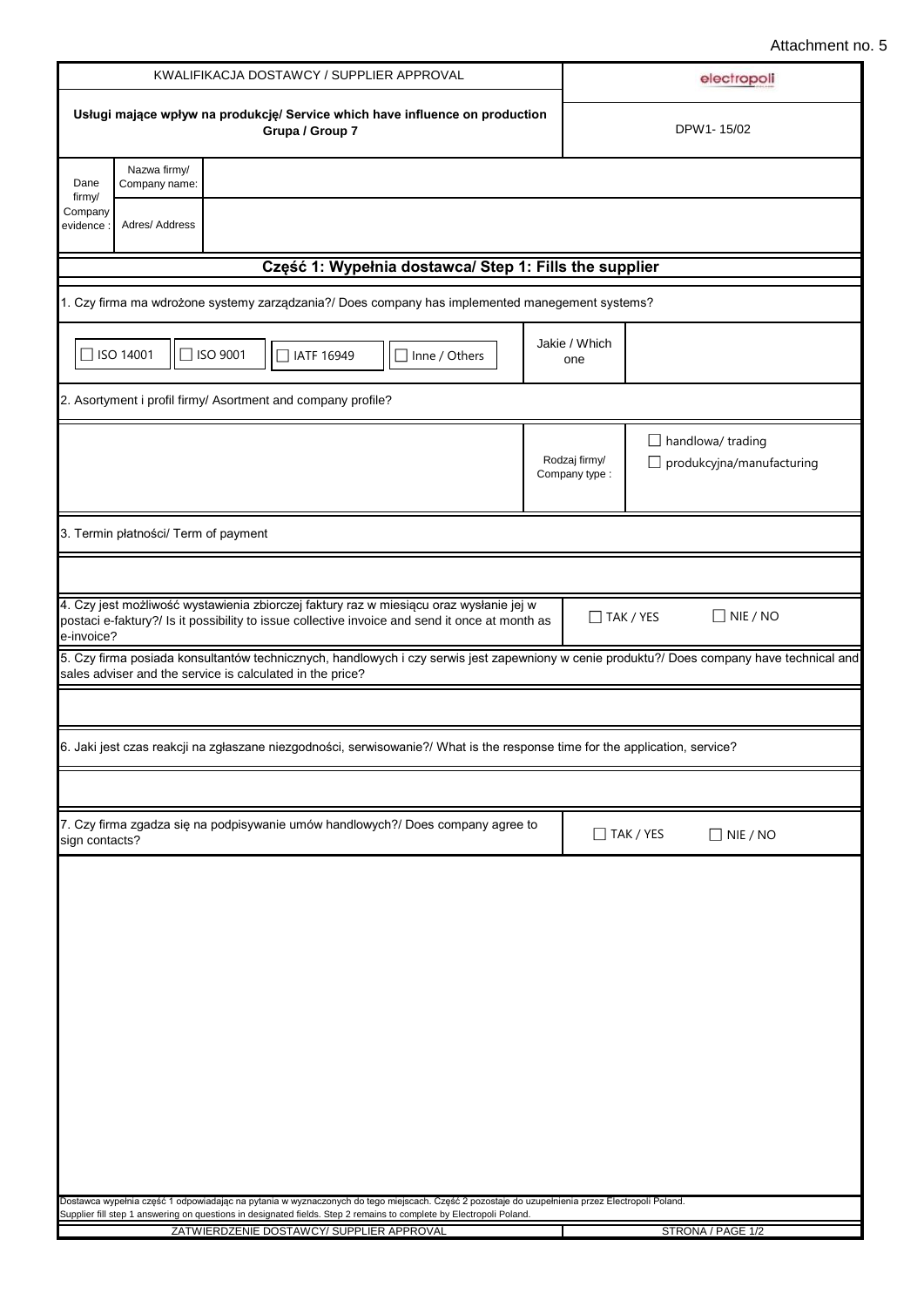|                   |                             |                                                                                                                                                                                                                                                                                                                                                                                                                                                                                                                                                        |                                   |            |                     |              | Analiza ryzyka                       |  |  |  |
|-------------------|-----------------------------|--------------------------------------------------------------------------------------------------------------------------------------------------------------------------------------------------------------------------------------------------------------------------------------------------------------------------------------------------------------------------------------------------------------------------------------------------------------------------------------------------------------------------------------------------------|-----------------------------------|------------|---------------------|--------------|--------------------------------------|--|--|--|
| Pytanie/ Question | uzyskania/Point<br>unkty ao | Szczegóły wymagań:<br>Requirements details:                                                                                                                                                                                                                                                                                                                                                                                                                                                                                                            | Uzyskane punkty/<br>Obtain points | Suma/Total | Comments:<br>Uwagi/ | Ryzyko/ risk | Podjęte działania:<br>Taken actions: |  |  |  |
| 1                 | 5                           | 5 pkt/ points- Firma posiada certyfikat IATF 16949 oraz 14001/ Company has IATF<br>16949 and 14001 certificate;<br>4 pkt/ points- Firma posiada certyfikat IATF 16949 lub firma posiada certyfikat ISO 9001<br>oraz 14001/ Company has IATF 16949 certificate or company has ISO 9001 and 14001<br>certificate:<br>3 pkt/ points- Firma posiada certyfikat ISO 9001/ Company has ISO 9001 certyficate;<br>2 pkt/ points- Firma posiada certyfikat ISO 14001/ Company has ISO 14001 certificate;<br>1-2 pkt/ point- Inne certyfikaty/ Others certicates |                                   |            |                     |              |                                      |  |  |  |
| 2                 | 3                           | 3 pkt/ points- 100% spełnionych oczekiwań/ Met expectations 100%;<br>2 pkt/ points- 50% spełnionych oczekiwań/ Met expectations in 50%;<br>1 pkt/ point- 25% spełnionych oczekiwań/ Met expectations in 25%                                                                                                                                                                                                                                                                                                                                            |                                   |            |                     |              |                                      |  |  |  |
| 3                 | 3                           | 3 pkt/ points- $\geq 60$ dni/ days;<br>2 pkt/ points- $\geq$ 30 dni/ days;<br>1 pkt/point- < 30 dni/ days                                                                                                                                                                                                                                                                                                                                                                                                                                              |                                   |            |                     |              |                                      |  |  |  |
| 4                 | 1                           | 1 pkt/ point- Tak/ Yes                                                                                                                                                                                                                                                                                                                                                                                                                                                                                                                                 |                                   |            |                     |              |                                      |  |  |  |
| 5                 | 2                           | 2 pkt/ points- Firma posiada konsultantów, a serwis jest zapewniony w cenie/ Company<br>have technical advisor and service is calculated in the price;<br>1 pkt/ point- firma posiada konsultantów/ Company have technical advisor                                                                                                                                                                                                                                                                                                                     |                                   |            |                     |              |                                      |  |  |  |
| 6                 | 3                           | 3 pkt/ points- ≤ 24 godzin/ hours;<br>2 pkt/ points- $\leq$ 3 dni/ days;<br>1 pkt/point- > 3 dni/ days                                                                                                                                                                                                                                                                                                                                                                                                                                                 |                                   |            |                     |              |                                      |  |  |  |
| 7                 | 2                           | 2 pkt/ points- Tak/ Yes                                                                                                                                                                                                                                                                                                                                                                                                                                                                                                                                |                                   |            |                     |              |                                      |  |  |  |
|                   |                             |                                                                                                                                                                                                                                                                                                                                                                                                                                                                                                                                                        |                                   |            |                     |              | Rodzaj nadzoru:                      |  |  |  |
|                   | Dostawca<br>zatwierdzony/   | ZATWIERDZONY / APPROVE<br>NIEZATWIERDZONY / NOT APPROVE                                                                                                                                                                                                                                                                                                                                                                                                                                                                                                |                                   |            |                     |              | Type of supervision:                 |  |  |  |
|                   | Supplier<br>approve         | ZATWIERDZONY, WYMAGA NADZORU / APPROVE, REQUIRE SUPERVISION                                                                                                                                                                                                                                                                                                                                                                                                                                                                                            |                                   |            |                     |              |                                      |  |  |  |
|                   |                             | Podpis osoby zatwierdzającej dostawcę / Sign of responsibility person                                                                                                                                                                                                                                                                                                                                                                                                                                                                                  |                                   |            |                     |              | Data zatwierdzenia/ Date of approval |  |  |  |
|                   |                             |                                                                                                                                                                                                                                                                                                                                                                                                                                                                                                                                                        |                                   |            |                     |              |                                      |  |  |  |
|                   |                             | Dostawca wypełnia część 1 odpowiadając na pytania w wyznaczonych do tego miejscach. Część 2 pozostaje do uzupełnienia przez Electropoli Poland.<br>Supplier fill step 1 answering on questions in designated fields. Step 2 remains to complete by Electropoli Poland.                                                                                                                                                                                                                                                                                 |                                   |            |                     |              |                                      |  |  |  |
|                   |                             | ZATWIERDZENIE DOSTAWCY/ SUPPLIER APPROVAL                                                                                                                                                                                                                                                                                                                                                                                                                                                                                                              |                                   |            |                     |              | STRONA / PAGE 2/2                    |  |  |  |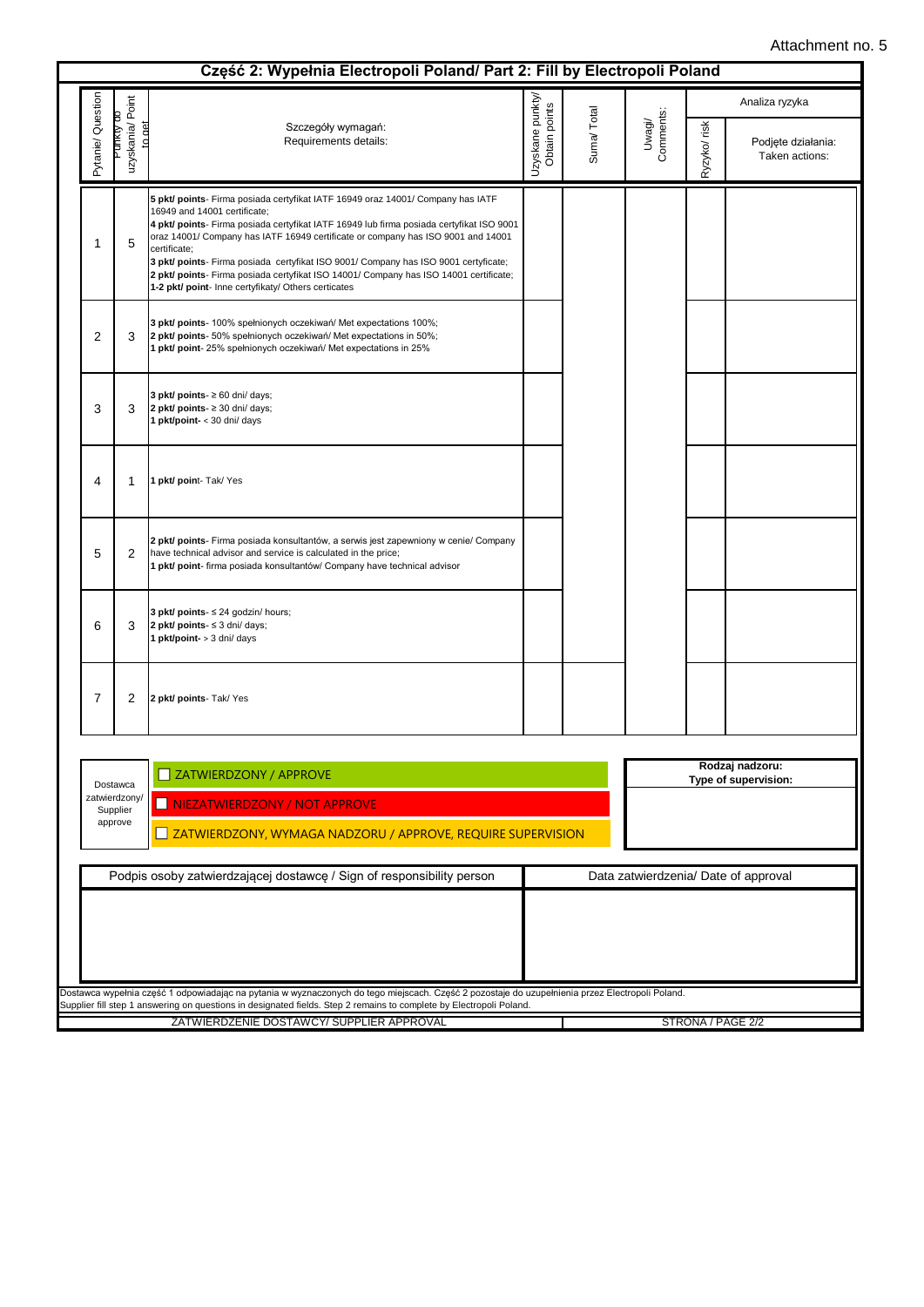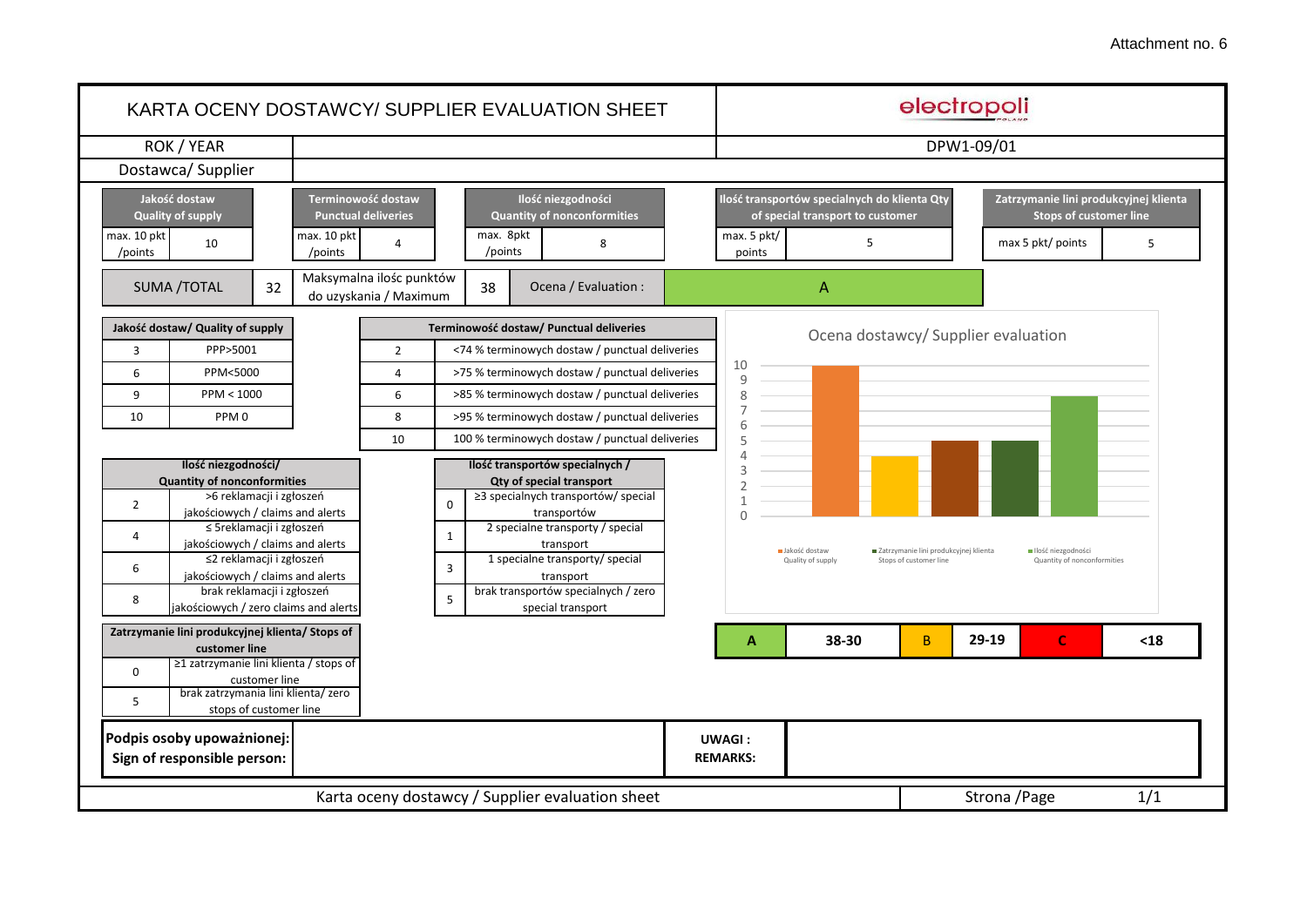| ROK / YEAR         |                                                |                                                                                                  |                          |    |                                                    |   |                                                      | DPW1-10/00                                                |                    |  |  |
|--------------------|------------------------------------------------|--------------------------------------------------------------------------------------------------|--------------------------|----|----------------------------------------------------|---|------------------------------------------------------|-----------------------------------------------------------|--------------------|--|--|
|                    | Dostawca/Supplier                              |                                                                                                  |                          |    |                                                    |   |                                                      |                                                           |                    |  |  |
|                    |                                                |                                                                                                  |                          |    | Terminowość dostaw<br><b>Punctual deliveries</b>   |   |                                                      | Zgłaszane niezgodności<br><b>Reported non-compliances</b> |                    |  |  |
|                    |                                                |                                                                                                  |                          |    | max. 10 pkt /points                                |   |                                                      |                                                           | max. 6 pkt /points |  |  |
| <b>SUMA /TOTAL</b> | 0                                              | Maksymalna ilośc punktów do uzyskania /<br>Maximum points to obtain                              |                          | 16 | Ocena/ Evaluation :                                |   | C                                                    |                                                           |                    |  |  |
|                    |                                                | Terminowość dostaw/ Punctual deliveries                                                          |                          |    | Ocena dostawcy/ Supplier evaluation                |   |                                                      |                                                           |                    |  |  |
| $\overline{2}$     |                                                | <74 % terminowych dostaw / punctual deliveries                                                   | 10                       |    |                                                    |   |                                                      |                                                           |                    |  |  |
| $\overline{4}$     |                                                | >75 % terminowych dostaw / punctual deliveries                                                   | 9                        |    |                                                    |   |                                                      |                                                           |                    |  |  |
| 6                  |                                                | >85 % terminowych dostaw / punctual deliveries                                                   | 8<br>$\overline{7}$      |    |                                                    |   |                                                      |                                                           |                    |  |  |
| 8<br>10            |                                                | >95 % terminowych dostaw / punctual deliveries<br>100 % terminowych dostaw / punctual deliveries | 6                        |    |                                                    |   |                                                      |                                                           |                    |  |  |
|                    |                                                |                                                                                                  | 5<br>$\overline{4}$      |    |                                                    |   |                                                      |                                                           |                    |  |  |
|                    | Zgłaszane niezgodnościReported non-compliances | 3<br>$\overline{2}$                                                                              |                          |    |                                                    |   |                                                      |                                                           |                    |  |  |
| $\overline{2}$     |                                                | ≥ 3 zgłoszenia o niezgodnej jakości usługi / reported service<br>non-compliance                  | $\mathbf{1}$<br>$\Omega$ |    |                                                    |   |                                                      |                                                           |                    |  |  |
| $\overline{4}$     |                                                | 1 -2 zgłoszenia o niezgodnej jakości usługi / reported service<br>non-compliance                 |                          |    | ■ Terminowość dostaw<br><b>Punctual deliveries</b> |   | ■ Zgłaszane niezgodności<br>Reported non-compliances |                                                           |                    |  |  |
|                    |                                                | 0 zgłoszeń o niezgodnej jakości usługi / reported service non-                                   |                          |    |                                                    |   | <b>OCENA / SCOPE</b>                                 |                                                           |                    |  |  |
| 6                  |                                                | compliance                                                                                       |                          |    | $16-12$                                            | B | $11-7$                                               | $\mathsf{C}$                                              | < 6                |  |  |
|                    |                                                |                                                                                                  |                          |    | <b>Uwagi/Comments:</b>                             |   |                                                      |                                                           |                    |  |  |
|                    |                                                |                                                                                                  |                          |    |                                                    |   |                                                      |                                                           |                    |  |  |
|                    | Podpis osoby upoważnionej                      |                                                                                                  |                          |    |                                                    |   |                                                      |                                                           |                    |  |  |
|                    | Sign of responsible person                     |                                                                                                  |                          |    |                                                    |   |                                                      |                                                           |                    |  |  |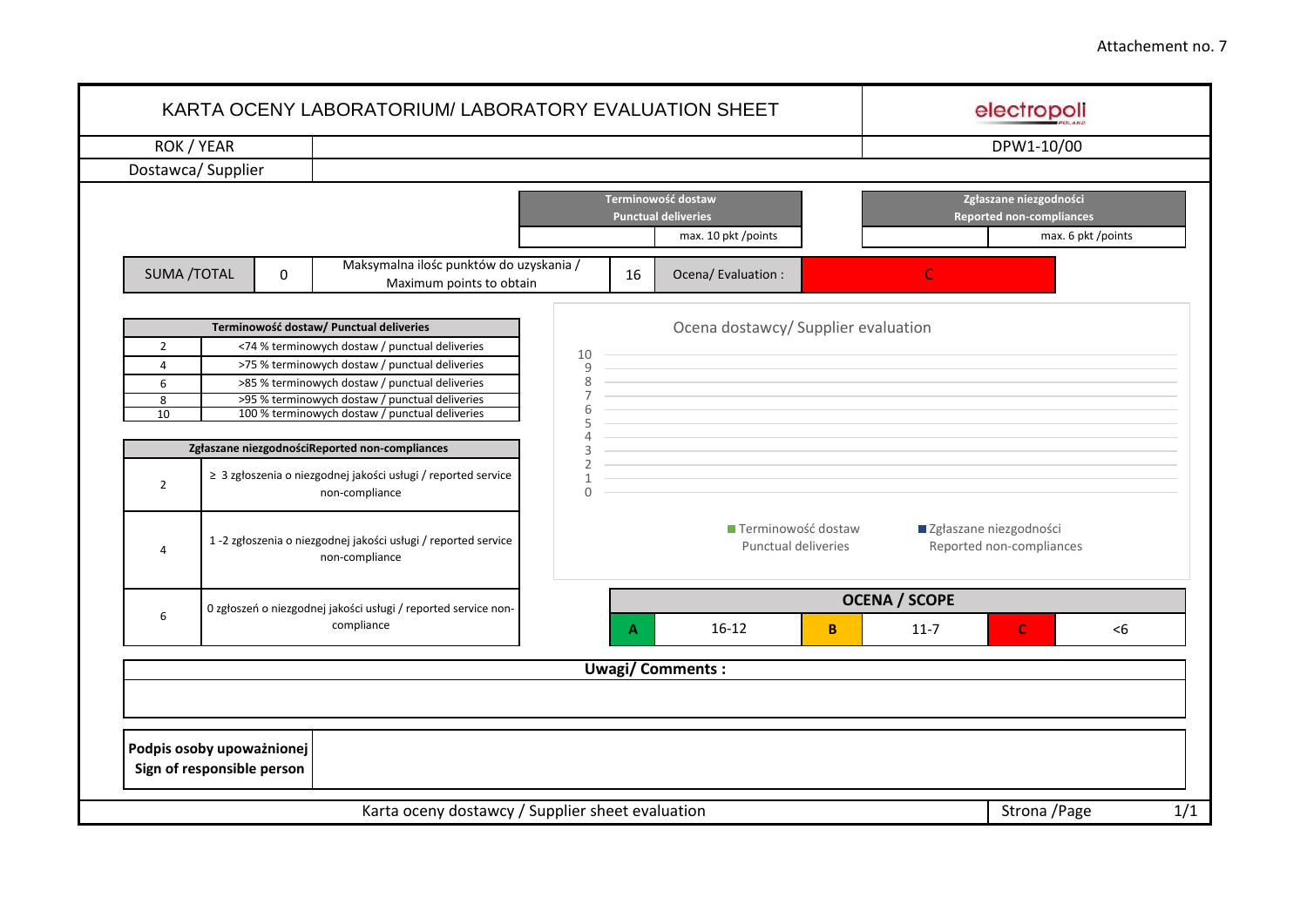DPZ1-19/01



*G8D Report* **Electropoli Poland Sp z.o.o.** ul. Grażyńskiego 141 43-300 Bielsko-Biała Title (Tytuł): Opening date (Data otwarcia): **Last Update (ostatnia aktualizacja):**  Product/Process Information (Informacja o procesie/wyrobie): Organisation that supplied the information (Organizacja dostarczająca informację): Part Name/Description (Nazwa części/Opis): Part N° (Kod): Release N° (Wersja) : Rel. Date (Data produkcji): 0.- Irregularity indicated (Sygnalizacja niezgodności): 0.- Emergency Response Action/s (Działania natychmiastowe): Verification / Validation (Weryfikacja/Wynik): % of the Effectiveness of the intervention (Skuteczność działań w %): Implementation date (Data wdrożenia): 1.- Team (Zespół) Team Leader (Lider Zespołu): Team Members and Function (Członkowie zespołu i funkcje): Specialist/s (Ekspert/ci): 2.- Problem Problem Statement (Stwierdzenie problemu): Problem Description (Opis problemu): 3.- Interim Containment Action/s (Działania krótkoterminowe): Verification / Validation (Weryfikacja/Wynik): % of the Effectiveness of the intervention (Skuteczność działań w %): Date Implemented (Data wdrożenia): 4.- Root Cause/s and Escape Point/s (Przyczyna/y niezgodności i Punkt/y zapalne): Verification (Weryfikacja i wybór głównej przyczyny): % Contribution (Udział przyczyny w %): 5.- Permanent Corrective Action/s Chosen (Trwałe działania korygujące): Verification of the outcome (Weryfikacja wyników): % of the Effectiveness of the intervention (Skuteczność działań %): 6.- Implemented Permanent Corrective Action/s (Wdrożone trwałe działania korygujące): Verification (Weryfikacja wyników): Implementation date (Data wdrożenia): 7.- Preventive Action/s (Działania zapobiegawcze): 7.- Systemic Preventive Recommendations (Systemowe zalecenia zapobiegawcze): Person in charge: (Odpowiedzialny): Implementation date (Data wdrożenia): 8.- Team and Individual Recognition (Uznanie dla zespołu i indywidualne): Closing date (Data zamknięcia): Reported by (Raport przygotował):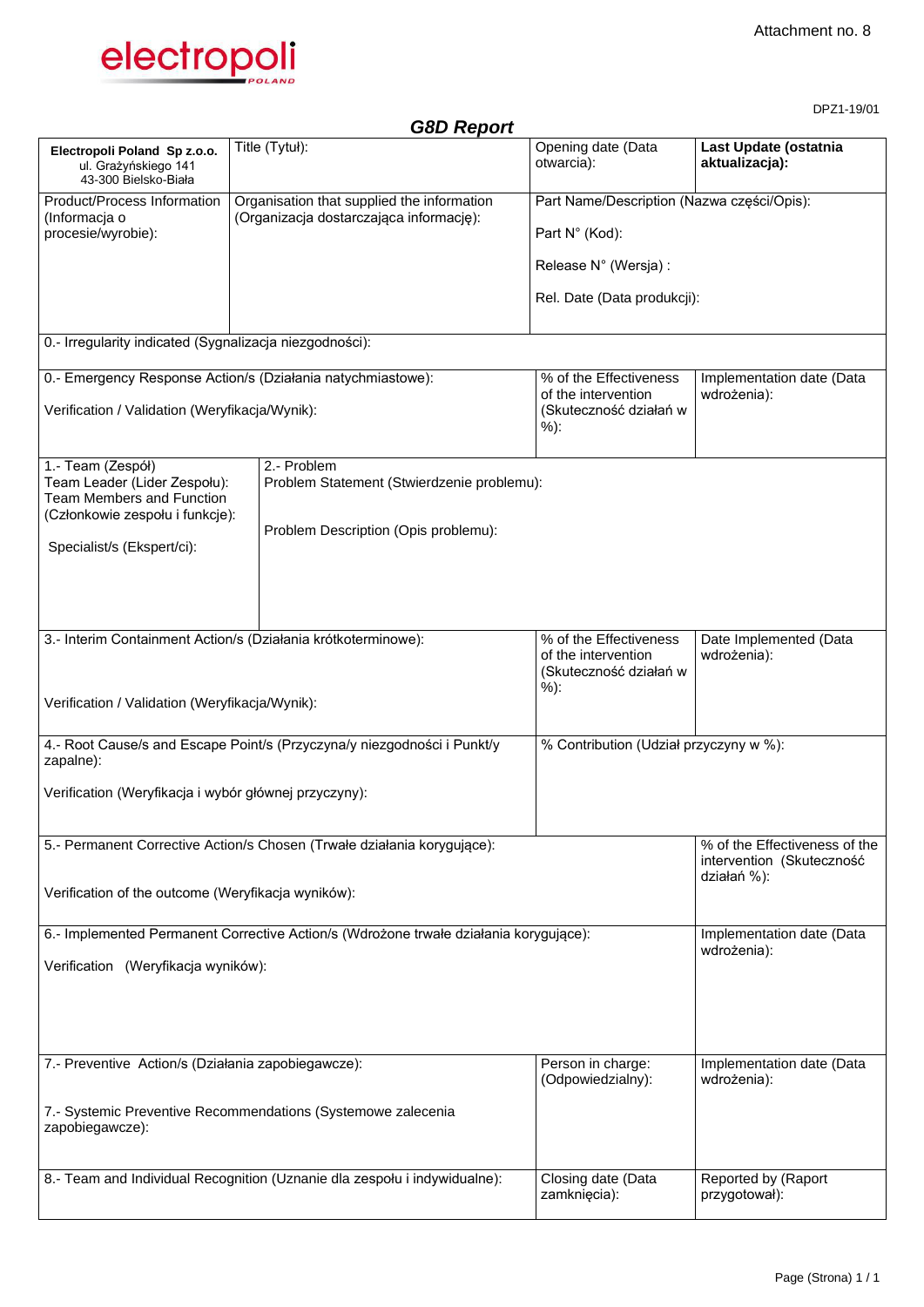# electropoli

DPW-08/01

# **PRODUCTION TOOLING APPROVAL SHEET**

| <b>APPROVING TECHNOLOGIST</b>    |                     |                         |
|----------------------------------|---------------------|-------------------------|
| <b>DATE OF APPROVAL</b>          |                     |                         |
|                                  |                     |                         |
| <b>TOOLING NO.</b>               |                     |                         |
| <b>DESTINATION</b>               |                     |                         |
| <b>DESCRIPTION</b>               |                     |                         |
| <b>REFERENCE</b>                 |                     |                         |
| <b>SUPPLIER</b>                  |                     |                         |
|                                  |                     |                         |
| Does the supplier provided       | $\Box$ YES          | $\Box$ NO               |
| technical drawing?               |                     |                         |
|                                  |                     |                         |
| 1 material                       |                     |                         |
| 2 hook execution                 |                     |                         |
| 3 type of treatment              |                     |                         |
| 4 size                           |                     |                         |
| 5 no. of parts per hanger        |                     |                         |
|                                  |                     |                         |
| <b>TOOLING SPECIFIC FEATURES</b> |                     |                         |
| $\mathbf{1}$                     |                     |                         |
|                                  |                     |                         |
| $\overline{2}$                   |                     |                         |
| 3                                |                     |                         |
|                                  |                     |                         |
| $\overline{\mathbf{4}}$          |                     |                         |
|                                  |                     |                         |
| <b>NOTES</b>                     |                     |                         |
|                                  |                     |                         |
|                                  |                     |                         |
|                                  |                     |                         |
|                                  |                     |                         |
| <b>PREPARED</b>                  | <b>APPROVED BY:</b> | <b>QUALITY APPROVAL</b> |
|                                  |                     |                         |
|                                  |                     |                         |
|                                  |                     |                         |
|                                  |                     |                         |
| NOTES:                           |                     |                         |
|                                  |                     |                         |
|                                  |                     |                         |
|                                  |                     |                         |